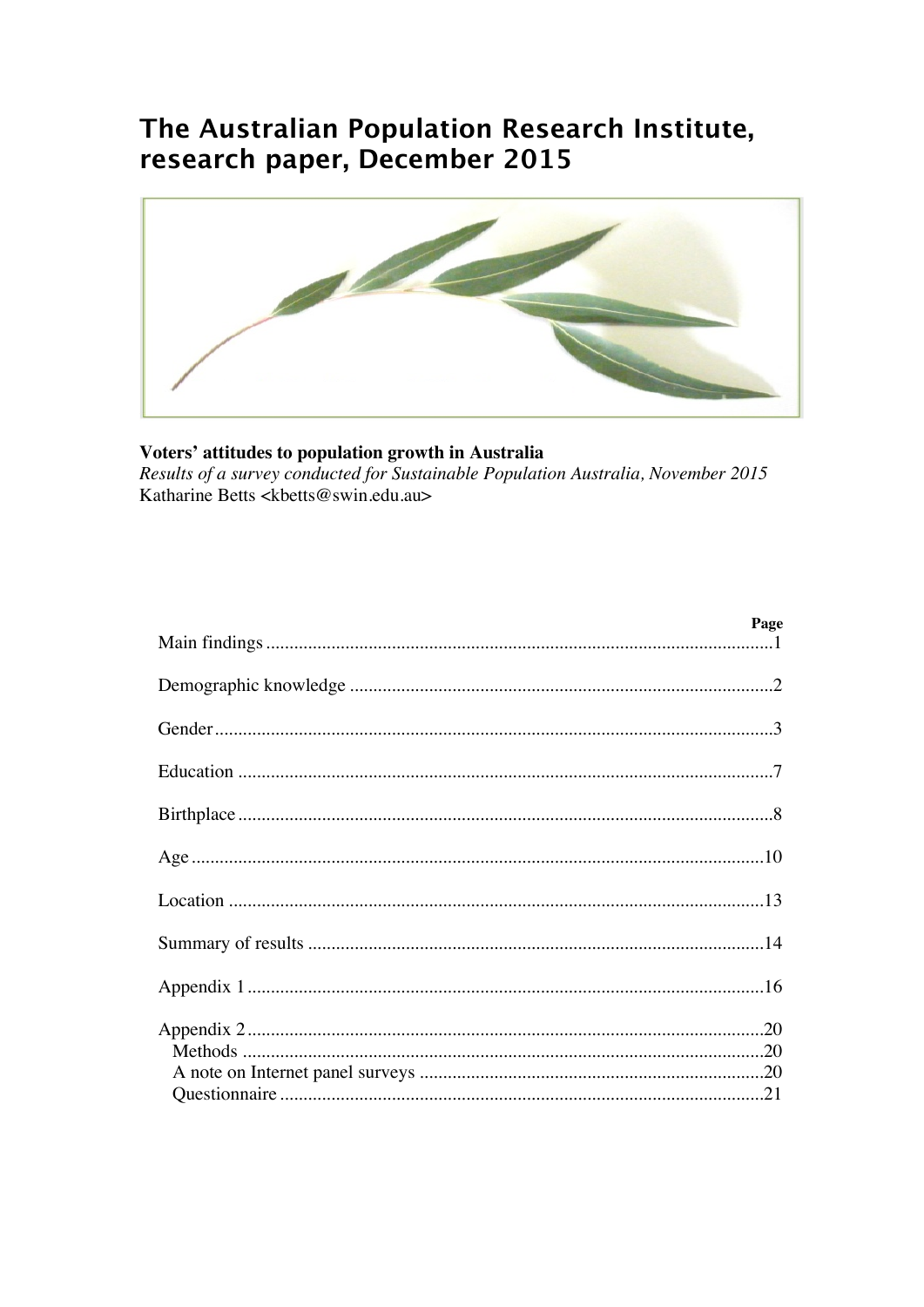The Australian Population Research Institute <tapri.org.au>

PO Box 8107

Monash University

LPO Clayton, Victoria 3168

Australia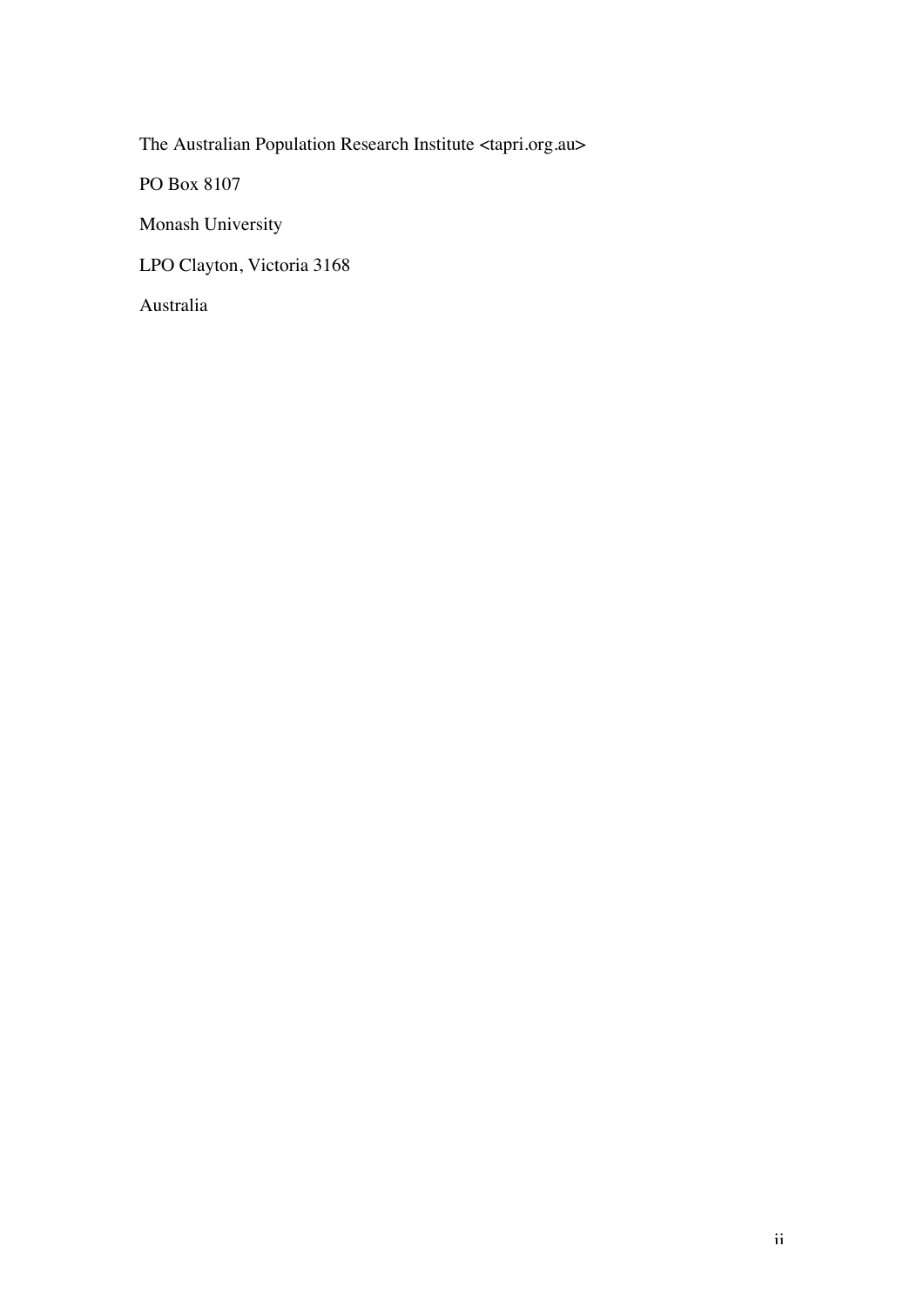# **Voters' attitudes to population growth in Australia**

*Results of a survey conducted for Sustainable Population Australia, 6-12 November 2015 Katharine Betts*

Since 2007 Australia has experienced unprecedented population growth,<sup>1</sup> consisting both of natural increase and immigration. Immigration, however, accounts for the greater part of this growth, $2$  and is set to continue. If the current intake is maintained it will take the country from its present population of just under 24 million to over 45 million by  $2061$ .<sup>3</sup>

In November 2015 Sustainable Population Australia commissioned a survey of attitudes to this population growth. The current paper reports on this survey, presents the headline figures and analyses the focuses of support for and against population growth within the electorate.

Opposition to population growth is concentrated among young people, while support for it is concentrated among people born overseas, as well as people who are university educated. People living in Canberra are the most pro-growth of all, while those living in regional areas are much more skeptical.

One of the key findings is that ignorance of demography is widespread. Nonetheless, while ignorance is keeping many voters in the dark, between 51 and 67 per cent of them have a gut feeling that they do not want the massive growth that the big end of town is quietly forcing on them.<sup>4</sup>

## **Main findings**

Most voters do not want high population growth. Fifty one per cent think Australia does not need more people (Table 1), and 67 per cent do not want the population to grow above 30 million (while only five per cent think 40 million plus is a good idea) (Table 2).

|                | $\ldots$ |
|----------------|----------|
| Yes            |          |
| N <sub>o</sub> |          |
| Don't know     |          |
| Total          | 100      |
| <b>Total N</b> | 1220     |

**Table 1: 'Do you think Australia needs more people?' Percentages**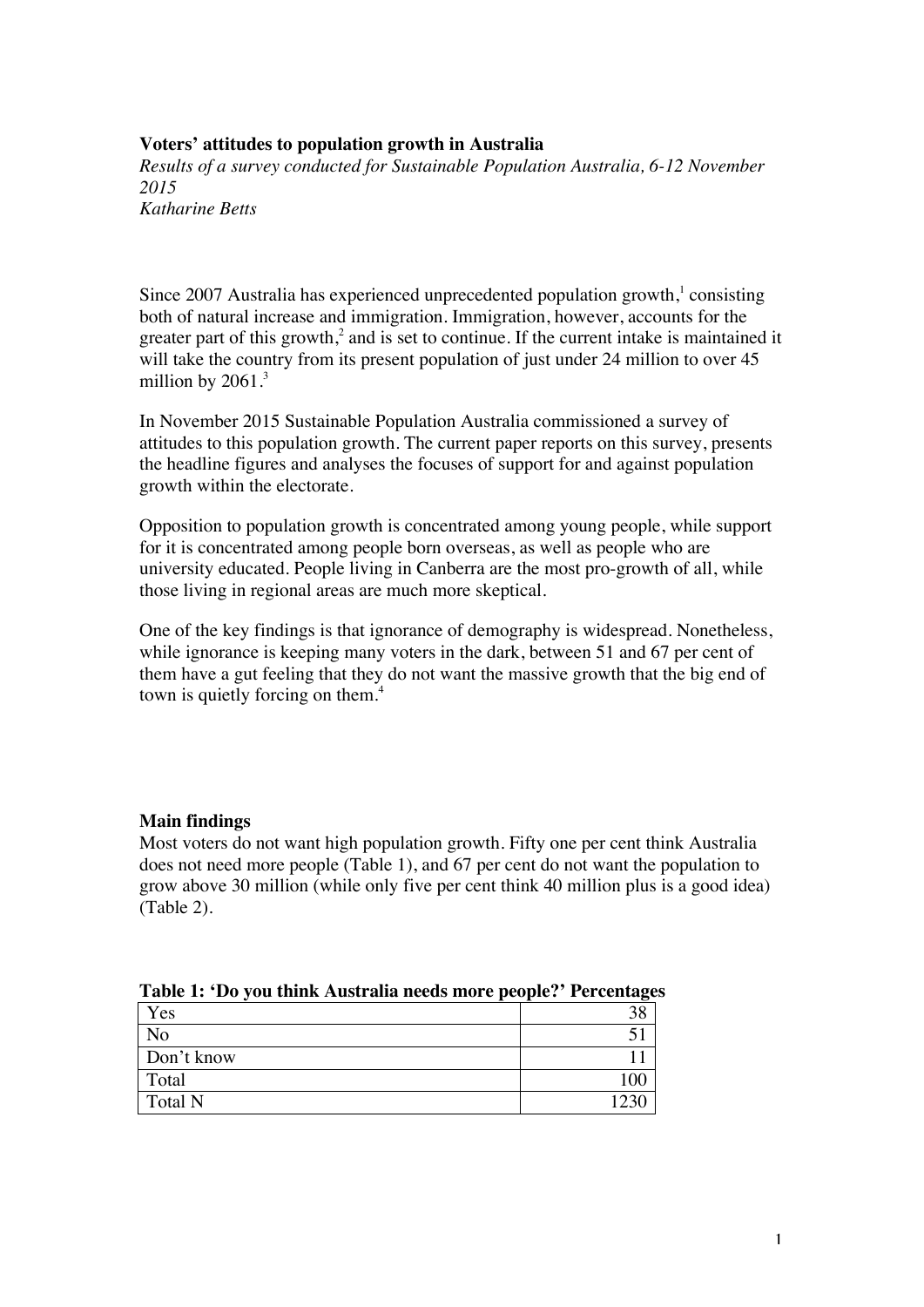# **Table 2: 'Currently (in late 2015), Australia has a population of almost 24 million. In the decades ahead, do you think Australia should aim for a population of:...'**

| Less than 10 million      |                |
|---------------------------|----------------|
| Between 10 and 20 million |                |
| Between 20 and 30 million | 57             |
| Between 30 and 40 million | 22.            |
| Between 40 and 60 million | $\overline{4}$ |
| More than 60 million      |                |
| Don't know                | 6              |
| Total                     | 100            |
| <b>Total N</b>            |                |

Table 3 shows that, even among the minority who think Australia does need more people, 46 per cent do not want the population to grow above 30 million.

**Table 3: Preferred population size**<sup>ϕ</sup> **by 'Do you think Australia needs more people? Percentages**

|                            | Does Australia need more people? |                |            |       |
|----------------------------|----------------------------------|----------------|------------|-------|
| Preferred population size: | Yes                              | N <sub>0</sub> | Don't know | Total |
| Up to 30 million           | 46                               | 85             | 54         | 67    |
| 30 million plus            | 51                               |                | 20         | 27    |
| Don't know                 |                                  |                | 26         |       |
| Total                      | 100                              | 100            | 100        | 100   |
| Total                      | 469                              | 627            |            | າາເ   |

 $\Phi$  The question was 'Currently (in late 2015), Australia has a population of almost 24 million. In the decades ahead, do you think Australia should aim for a population of:...Less than 10 million, between 10 and 20 million, between 20 and 30 million, between 30 and 40 million. Between 40 and 60 million, more than 60 million?

## **Demographic knowledge**

The survey included four questions on demographic knowledge (see Appendix 2, questions 5 to 8). The results show that ignorance of demography is widespread. Only two per cent of the 1230 respondents could answer all four of the questions correctly, while 13 per cent could not answer any of them correctly. (Table A1 in Appendix 1) sets out the questions together with their answers.)

Respondents were rather more knowledgeable on the two numerical questions (on the size of the current population and on the proportion of the program that the humanitarian intake comprises). They were least knowledgeable on Questions 8: 'As far as you know, is the following statement true or false? Australia has one of the highest population growth rates in the developed world. True, False, Don't Know'. The correct answer, 'True', was provided by only 19 per cent.

The four knowledge questions have been combined so as to give each respondent one point for each correct answer. This produces a total score, varying from 0 to 4. The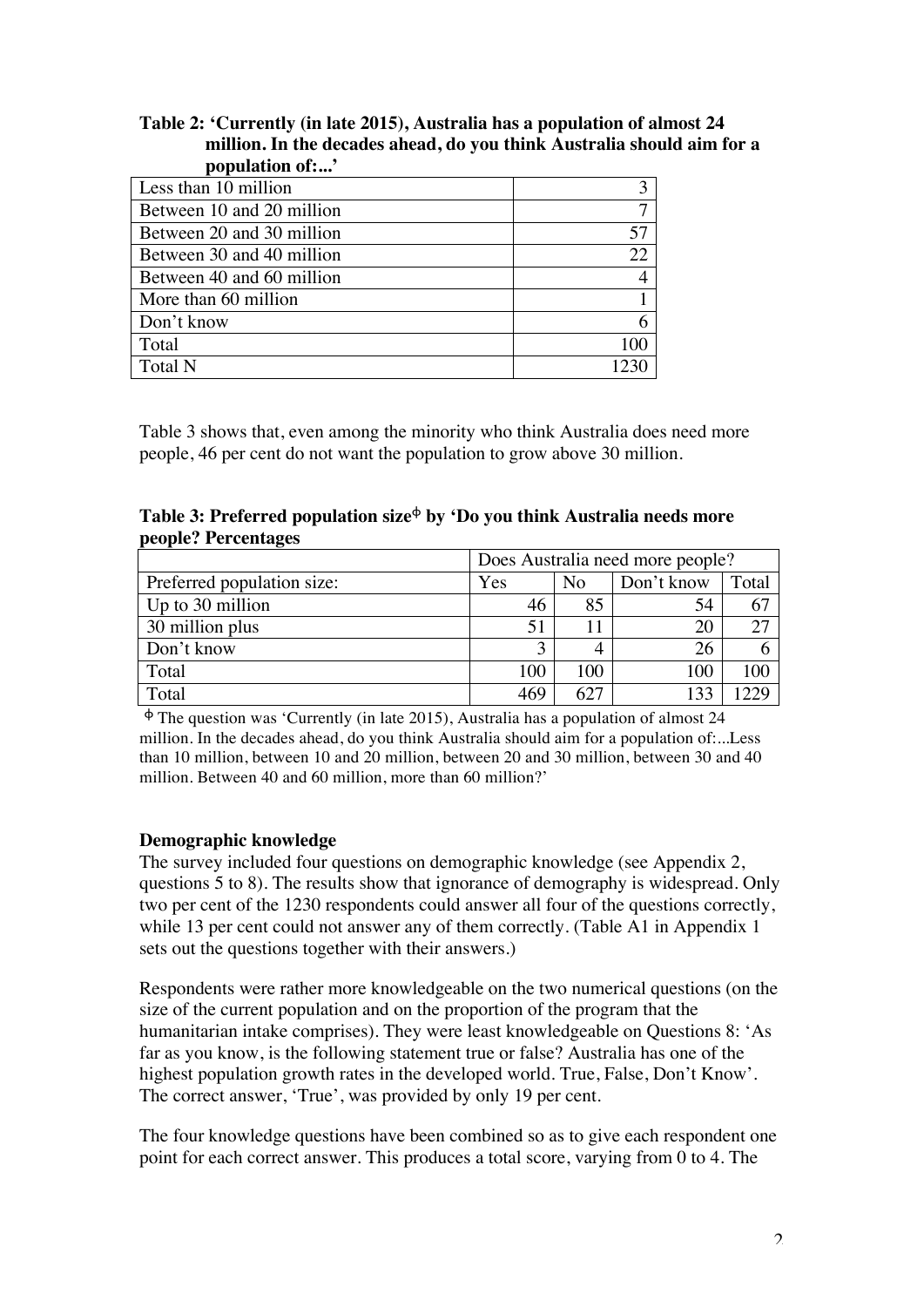results have been grouped into three categories: ignorant (score 0 to 1), knows a little (score 2), knows a lot (scores 3 to 4)

| $\overline{\phantom{a}}$ | None or one | Two correct | Three or four | Total |
|--------------------------|-------------|-------------|---------------|-------|
|                          | correct     |             | correct       |       |
| Yes                      | 33.5        | $*47.9$     | 29.8          | 38.1  |
| No                       | 53.0        | $*43.2$     | $*62.6$       |       |
| Don't know               | 13.5        | 8.9         | 7.6           | 10.9  |
| Total                    | 100.0       | 100.0       | 100.0         | 100.0 |
| <b>Total N</b>           | 585         | 447         | 198           | 1720  |

#### **Table 4: Do you think Australia needs more people? By number of knowledge questions answered correctly, percentages**

\* Difference between sub-total and total sample significant at the .05 level5

Knowledge does affect attitudes to growth. People who are the most knowledgeable about demography are more likely to say that Australia does not need more people (Table 4), and very much more likely to want the population to stay below 30 million (Table 5).

## **Table 5: Preferred population size by number of knowledge questions answered correctly, percentages**

| Currently , Australia has a | None or one | Two correct | Three or     | Total |
|-----------------------------|-------------|-------------|--------------|-------|
| population of almost 24     | correct     |             | four correct |       |
| million do you think        |             |             |              |       |
| Australia should aim for a  |             |             |              |       |
| population of:              |             |             |              |       |
| Below 30 m                  | 67          | 62          | $*76$        | 67    |
| $30 \text{ m}$ plus         | 23          | $*35$       | 21           | 27    |
| Don't know                  | 10          | 3           | 3            |       |
| Total                       | 100         | 100         | 100          | 100   |
| <b>Total N</b>              | 583         | 448         | 198          | 1230  |

\* Difference between sub-total and total sample significant at the .05 level

#### **Gender**

Demographic knowledge is not the only variable affecting attitudes to growth. Table 6 shows that women are more likely to favour stability than men. Indeed, men are more likely to prefer growth to stability.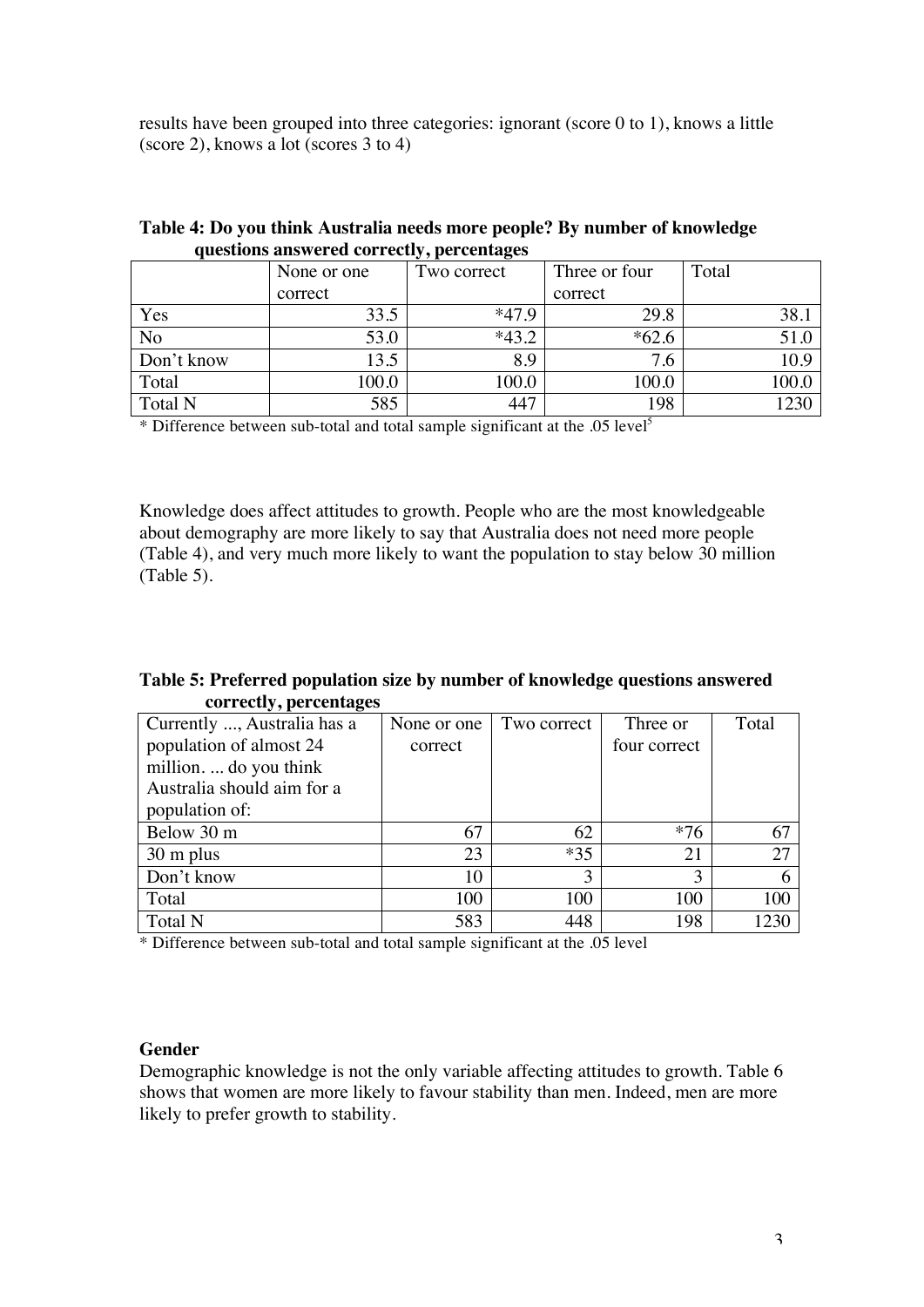|                | Men   | Women | Total sample |
|----------------|-------|-------|--------------|
| Yes            | $*47$ | 29    | 38           |
| No             | 45    | 57    |              |
| Don't know     |       |       |              |
| Total          | 100   | 100   | 100.         |
| <b>Total N</b> | 603   | 62    | 1230         |

**Table 6: Q1 Do you think Australia needs more people? by gender %**

\* Difference between sub-total and total sample significant at the .05 level

Table 7 shows the reasons respondents chose for thinking that Australia needs more people, both for the whole sample and for men and women separately.

## **Table 7: Reasons for saying that Australia needs more people, by gender and total sample, percentages**

|                                                           | Men            | Women          | Total                       |
|-----------------------------------------------------------|----------------|----------------|-----------------------------|
|                                                           |                |                | sample                      |
| We need to continually increase the population for        | 39             | 30             | 35                          |
| economic growth.                                          |                |                |                             |
| Having more babies and/or migrants could offset the       | 20             | 16             | 18                          |
| ageing of the Australian population.                      |                |                |                             |
| We need skilled migrants for skill gaps in our workforce. | 16             | 13             | 14                          |
| Increasing our population means more cultural diversity.  | 11             | 13             | 11                          |
| We need to increase our total immigration so we can take  | $\overline{2}$ | 9              | 5                           |
| in more refugees as part of that.                         |                |                |                             |
| Increasing the population could boost the housing         | 3              | 5              |                             |
| industry and keep real-estate prices at a healthy level.  |                |                |                             |
| Attempts to limit population growth by low immigration    | 3              | $\overline{4}$ | 4                           |
| are just racism in disguise.                              |                |                |                             |
| We could ease overpopulation overseas by taking in more   | $\overline{2}$ | 5              | 3                           |
| migrants.                                                 |                |                |                             |
| A larger population could give Australia more say in      | $\overline{2}$ | $\overline{4}$ | 3                           |
| world affairs.                                            |                |                |                             |
| A larger population could make it easier to defend        | $\overline{2}$ | $\overline{2}$ | $\mathcal{D}_{\mathcal{A}}$ |
| Australia.                                                |                |                |                             |
| Total                                                     | 100            | 100            | 100                         |
| <b>Total N</b>                                            | 572            | 368            | 940                         |

Note: Only those who said 'Yes' to 'Do you think Australia need more people?' responded to this set of questions.

Respondents picked two reasons, a first one and a second one, from a list (see Appendix 2. question 3). This table adds the two reasons together. Consequently the unit of analysis is one response, not one respondent.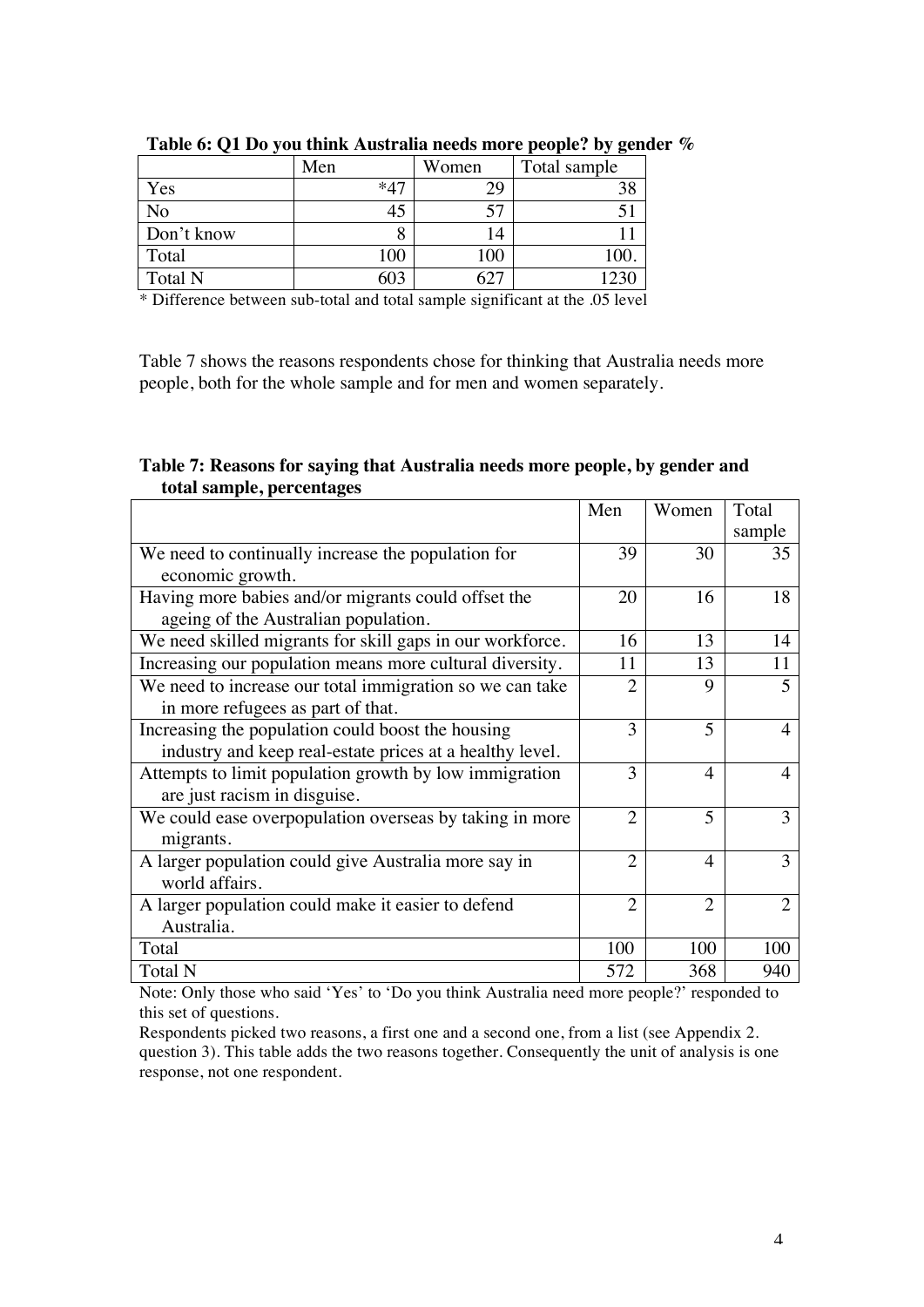In the sample as a whole among those wanting population growth economic reasons (economic growth, anti-ageing, and the 'need for skills') predominate, with a desire to keep feeding cultural diversity coming fourth.

Men were more likely than women to give the first three reasons, especially the perceived need to support economic growth.

They were less likely than women to pick adding to cultural diversity as a reason, and a lot less likely to mention refugees. Thus men were a little more likely to pick the economic reasons and women a little more likely to pick a preference for increasing cultural diversity and/or a belief that an increase in immigration is necessary in order to boost the refugee intake.

When we turn to reasons for thinking that Australia does not need more people concerns about congestion and cultural diversity dominate. These are closely followed by a desire to train our own and worries about unemployment. The natural environment comes fifth (Table 8). There is less difference here between men and women, except that men are more likely to decry cultural diversity and a little less likely than women to mention refugees.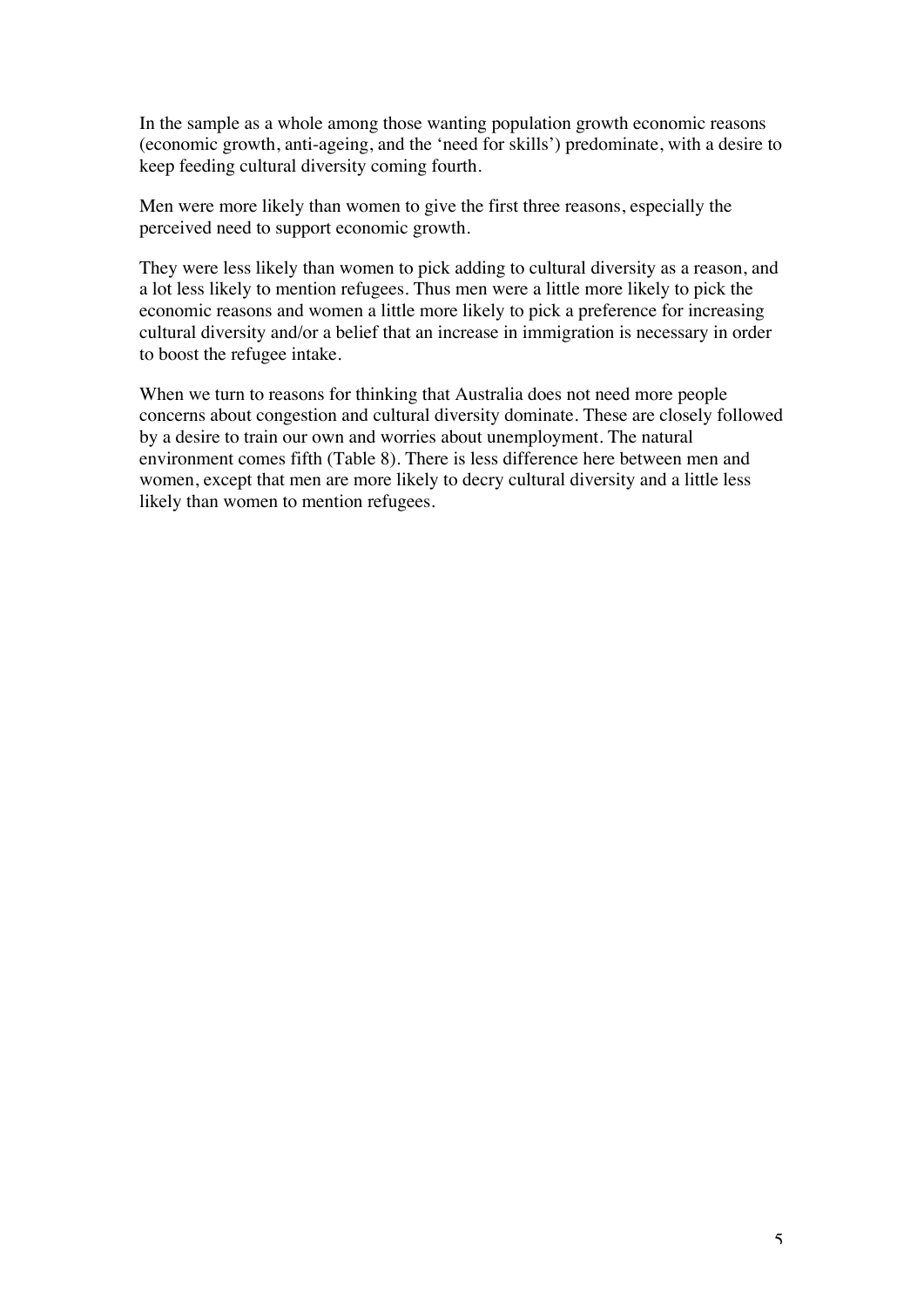# **Table 8: Reasons for saying Australia does not need more people, by gender and total sample, percentages**

|                                                            | Men            | Women                    | Total          |
|------------------------------------------------------------|----------------|--------------------------|----------------|
|                                                            |                |                          | sample         |
| Our cities are too crowded already and there is too much   | 24             | 19                       | 21             |
| traffic.                                                   |                |                          |                |
| We have too much cultural diversity already, with          | 22             | 16                       | 18             |
| migrant enclaves rather than peaceful assimilation.        |                |                          |                |
| We should train our own people, not take skilled           | 14             | 17                       | 16             |
| workers from other countries where they could be           |                |                          |                |
| needed more.                                               |                |                          |                |
| Having more people could make unemployment worse.          | 11             | 13                       | 12             |
| The natural environment is getting worse because of the    | 10             | 11                       | 11             |
| numbers of people we already have and there may not        |                |                          |                |
| be enough water for more people.                           |                |                          |                |
| Population growth increases the cost of housing, taking    | 9              | 10                       | 9              |
| prices sky-high.                                           |                |                          |                |
| Population growth makes it much harder for Australia to    | 3              | $\overline{\mathcal{A}}$ | 4              |
| cut its total greenhouse gas emissions.                    |                |                          |                |
| Australia could not absorb the massive numbers needed      | 3              | $\overline{4}$           | 4              |
| to make any real difference to world population growth     |                |                          |                |
| We could take in more refugees than we usually do          | $\overline{2}$ | $\overline{4}$           | 3              |
| without increasing the population (because many people     |                |                          |                |
| leave Australia)                                           |                |                          |                |
| The so-called ageing of the population is not really a big | 3              | $\overline{2}$           | $\overline{2}$ |
| problem for Australia, and high immigration wouldn't       |                |                          |                |
| fix it                                                     |                |                          |                |
| Total                                                      | 100            | 100                      | 100            |
| <b>Total N</b>                                             | 542            | 718                      | 1262           |

Note: Only those who said 'No' to 'Do you think Australia need more people?' responded to this set of questions.

Respondents picked two reasons, a first one and a second one, from the list (see question 4, Appendix 2). This table adds the two reasons together. Consequently the unit of analysis is one response, not one respondent.

There is a slightly greater spread of reasons for not wanting growth than there is for supporting it: five responses reach double figures in Table 8 compared to four in Table 7.

Reasons for not wanting or wanting growth were analysed by demographic knowledge . But the results showed little difference between those who knew a lot and those who knew very little. So these are not presented here.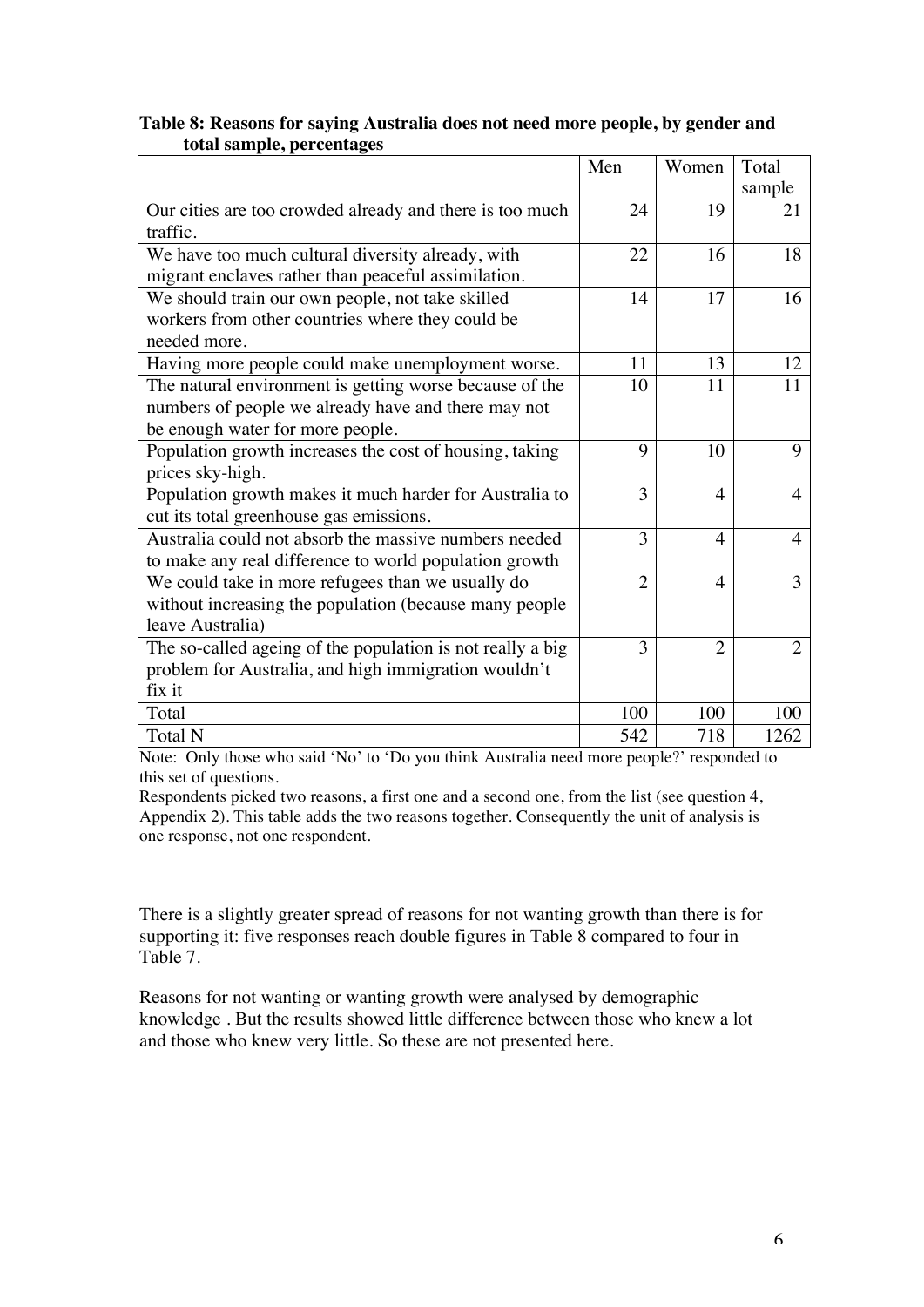# **Education**

The effect of respondents' educational qualifications on demographic knowledge is minimal (Table 9). The only statistically significant difference was that graduates are rather less likely to be ignorant than those with no post-school qualifications.

| Total knowledge       | No post-      | Other post-   | Degree,   | Total |
|-----------------------|---------------|---------------|-----------|-------|
| questions correct     | school        | school        | including |       |
|                       | qualification | qualification | post-     |       |
|                       |               |               | graduate  |       |
|                       |               |               | degree    |       |
| none or one correct   | #56           | 49            | #42       | 48    |
| Two correct           | 31            | 37            | 38        | 36    |
| Three or four correct | 14            | 14            | 20        | 16    |
| Total                 | 100           | 100           | 100       | 100   |
| Total N               | 225           | 523           | 482       | 1230  |

#### **Table 9: Demographic knowledge by level of post-school education**

# Difference between the two sub-groups significant at the .05 level

In contrast, educational attainment has a marked effect on enthusiasm for population growth. Graduates are between 13 and 14 percentage points more likely to favour growth than is the sample as a whole, a difference that is significant at the .01 level (Table 10). In contrast, people with no post-school qualifications are between nine and ten percentage points less likely to want growth than the sample as a whole.

| Table 10: 'Do you think Australia needs more people?' By level of post-school |  |
|-------------------------------------------------------------------------------|--|
| qualification, percentages                                                    |  |

|                | No post-      | Other post-   | Degree, including | Total  |
|----------------|---------------|---------------|-------------------|--------|
|                | school        | school        | post-graduate     | sample |
|                | qualification | qualification | degree            |        |
| Yes            | $*29$         | $*30$         | $***52$           | 38     |
| No             | 58            | *59           | $***39$           | 51     |
| Don't know     | 13            | 11            | 10                |        |
| Total          | 100           | 100           | 100               | 100    |
| <b>Total N</b> | 226           | 522           | 482               | 1230   |

\* Difference between sub-total and total sample significant at the .05 level

\*\* Difference between sub-total and total sample significant at the .01 level

The reasons respondents give for their choices differ by gender, but they do not differ much by level of qualification, except that female graduates are 11 to 12 percentage points more likely to give a need to import skills as a reason compared to female nongraduates (see Appendix 1, Table A2). When it came to reasons for not wanting growth male graduates are 10 to 11 percentage points more likely to cite problems with the natural environment than are male non-graduates, and female graduates are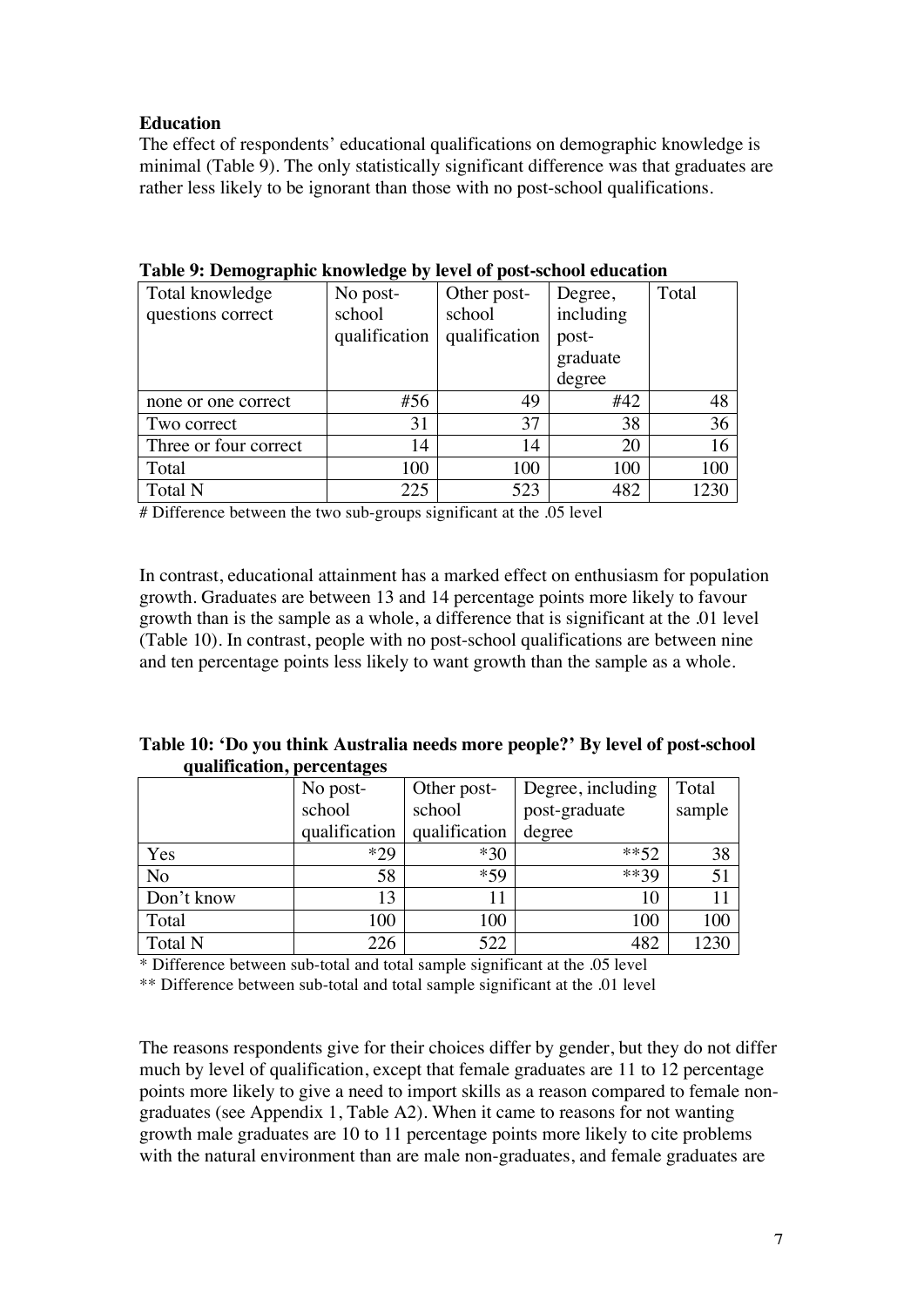five percentage points more like to cite the cost of housing (see Appendix 1, Table A3).

# **Birthplace**

The respondents' birthplace makes a strong difference to attitudes to population growth, with people born overseas more likely to be pro-growth. (See Table 11.) Some of the birthplace groupings in the sample are quite small but, despite this, people born in Asia are much more likely to say Australia needs more people than is the sample as a whole. Even though there were only 57 of them in the sample, this difference was significant at the .01 level.

#### **Table 11: Q1 Do you think Australia needs more people? By own birthplace, percentages**

|                | Australia | UK,      | Other  | Asia         | Middle     | Other | Total  |
|----------------|-----------|----------|--------|--------------|------------|-------|--------|
|                |           | NZ,      | Europe |              | East $&$   |       | sample |
|                |           | Ireland, |        |              | <b>Nth</b> |       |        |
|                |           | Nth      |        |              | Africa     |       |        |
|                |           | America  |        |              |            |       |        |
| Yes            | 33        | $*54$    | 45     | $**61$       | 67         | 65    | 38     |
| N <sub>o</sub> | 55        | 41       | 35     | 32           | 22         | 30    | 51     |
| Don't know     | 12        | 6        | 20     | $\mathbf{z}$ | 11         | 5     |        |
| Total          | $00\,$    | 100      | 100    | 100          | 100        | 100   | 100    |
| Total          | 953       | 142      | 40     | 57           | 9          | 20    | 1230   |

\* Difference between sub-total and total sample significant at the .05 level

\*\* Difference between sub-total and total sample significant at the .01 level

Table 12 shows attitudes by respondents' birthplace in three broad groups. Here it is clear that people born overseas, particularly but not exclusively those born in non-English-speaking background countries, are more pro-growth than are the Australiaborn.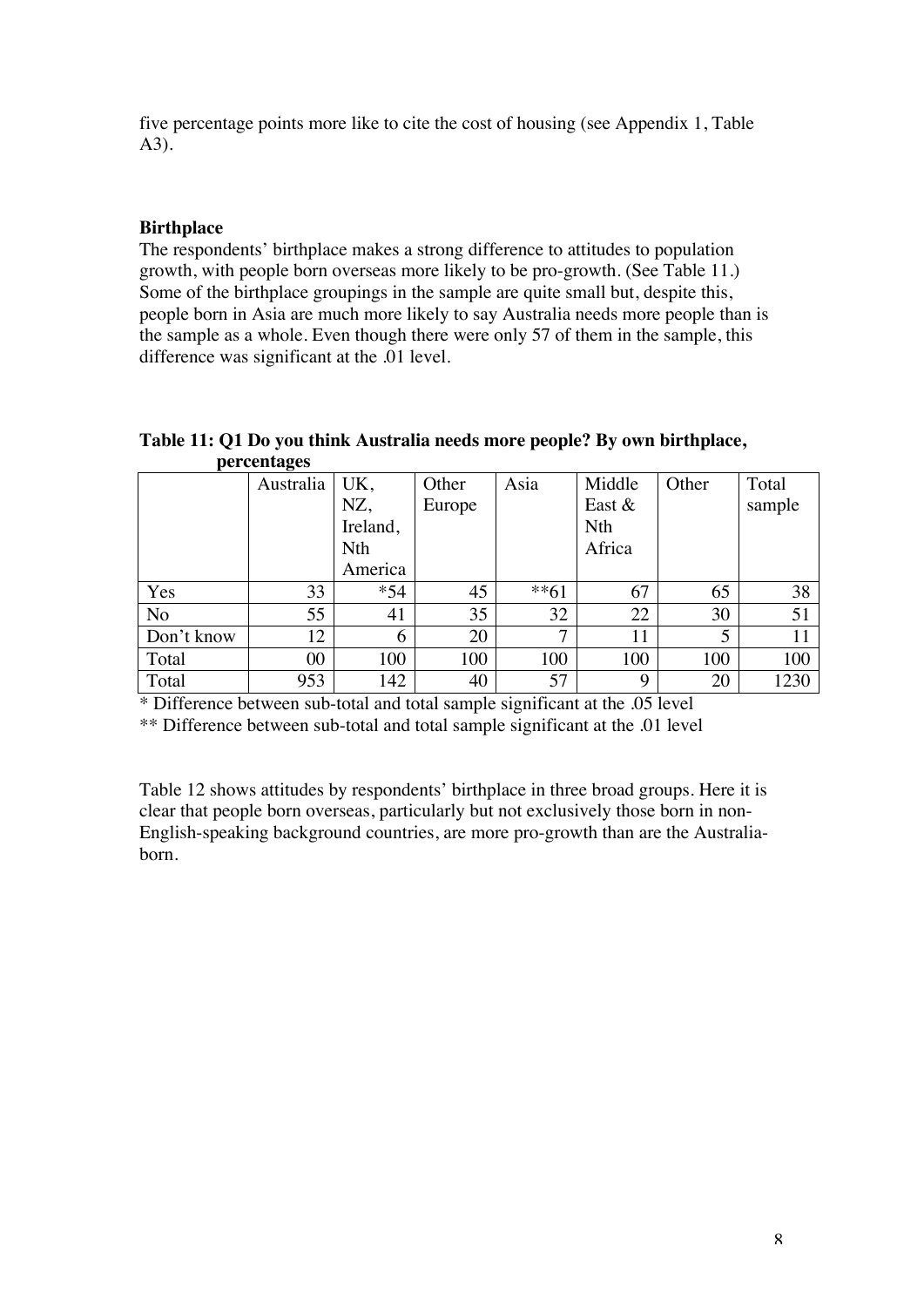| o<br>$\sim$ 1. | $\epsilon$ |              |         |        |
|----------------|------------|--------------|---------|--------|
|                | Australia  | UK, NZ,      | Other   | Total  |
|                |            | Ireland, Nth |         | sample |
|                |            | America      |         |        |
| Yes            | 33         | $*54$        | $***57$ | 38     |
| No             | 55         | 41           | $***32$ | 51     |
| Don't know     | 12         | 6            |         |        |
| Total          | 100        | 100          | 100     |        |
| <b>Total N</b> | 953        | 142          | 126     | 1230   |

**Table 12: Do you think Australia needs more people? By own birth place grouped, percentages**

\* Difference between sub-total and total sample significant at the .05 level

\*\* Difference between sub-total and total sample significant at the .01 level

| $(0$ wn difundace plus parents "birthplace), percentages |            |            |            |            |         |         |       |
|----------------------------------------------------------|------------|------------|------------|------------|---------|---------|-------|
|                                                          | Australian | Australian | Australian | <b>ESB</b> | Other   | Other   | Total |
|                                                          | born, both | born, both | born, one  | born,      | born,   | combin- |       |
|                                                          | parents    | parents    | parent     | both       | both    | ations  |       |
|                                                          | Australian | overseas   | Australian | parents    | parents |         |       |
|                                                          | born       | born,      | born, one  | <b>ESB</b> | other   |         |       |
|                                                          |            | either ESB | overseas   | born       | born    |         |       |
|                                                          |            | or other   | born (ESB  |            |         |         |       |
|                                                          |            |            | or other)  |            |         |         |       |
| Yes                                                      | 33         | 31         | 36         | $*54$      | $*57$   | 51      | 38    |
| No                                                       | 56         | 56         | 53         | $*40$      | $**33$  | 40      | 51    |
| Don't                                                    | 12         | 14         | 11         | 6          | 10      | 9       | 11    |
| know                                                     |            |            |            |            |         |         |       |
| Total                                                    | 100        | 100        | 100        | 100        | 100     | 100     | 100   |
| Total                                                    | 673        | 117        | 143        | 126        | 111     | 43      | 1230  |

**Table 13: Do you think Australia needs more people? By ethnic background (own birthplace plus parents' birthplace), percentages**

\* Difference between sub-total and total sample significant at the .05 level \*\* Difference between sub-total and total sample significant at the .01 level

Note: ESB stands for English-speaking-background countries and regions, that is the UK, NZ, Ireland and North America.

Tables 11 and 12 show that people who are themselves migrants are more likely to say that Australia needs more people. But the Australian-born children of migrants provide responses that are very similar to those given by the Australian-born of Australian-born parents.

One possible explanation for the difference between Australian-born people and firstgeneration migrants may be that the Australian-born are more likely to remember Australia as it was 20 years ago. They can remember a time of lower congestion and more affordable housing and compare this with the growth-fed problems of the present day. First-generation migrants will have different points of reference.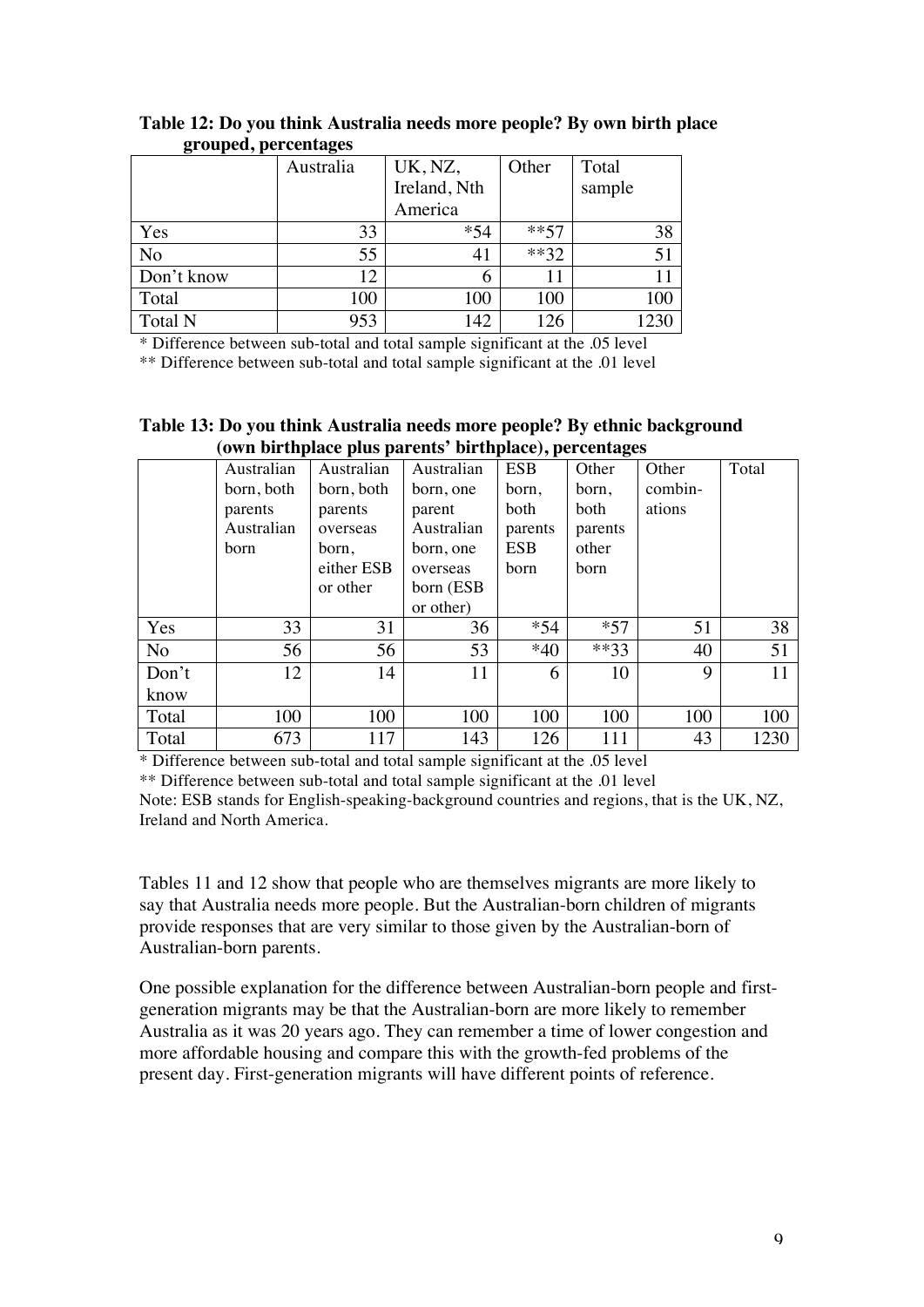# **Age**

|                |          |          |          | .        | $-7.999$ |         |       |
|----------------|----------|----------|----------|----------|----------|---------|-------|
| Do you         | 18 to 24 | 25 to 34 | 35 to 44 | 45 to 54 | 55 to 64 | 65 plus | Total |
| think          |          |          |          |          |          |         |       |
| Australia      |          |          |          |          |          |         |       |
| needs          |          |          |          |          |          |         |       |
| more           |          |          |          |          |          |         |       |
| people?        |          |          |          |          |          |         |       |
| Yes            | $**20$   | 33       | 39       | 37       | *49      | 45      | 38    |
| N <sub>o</sub> | 61       | 52       | 50       | 55       | 43       | 48      | 51    |
| Don't          | 19       | 15       | 11       | 8        | 8        | 7       | 11    |
| know           |          |          |          |          |          |         |       |
| Total          | 100      | 100      | 100      | 100      | 100      | 100     | 100   |
| Total          | 148      | 220      | 222      | 209      | 185      | 246     | 1230  |

**Table 14: Do you think Australia needs more people? By age group**

\* Difference between sub-total and total sample significant at the .05 level

\*\* Difference between sub-total and total sample significant at the .01 level

Table 14 shows responses to the 'Do you think Australia needs more people' question by age group. The standout finding here is that young people, aged 18 to 24, are much less likely to say that Australia needs more people than is the sample as a whole. In contrast, older people, aged 55 to 64 are more likely to say that it does need more people.

The reasons young people give for holding their opinions also differ both from those of the older group and from the sample as a whole.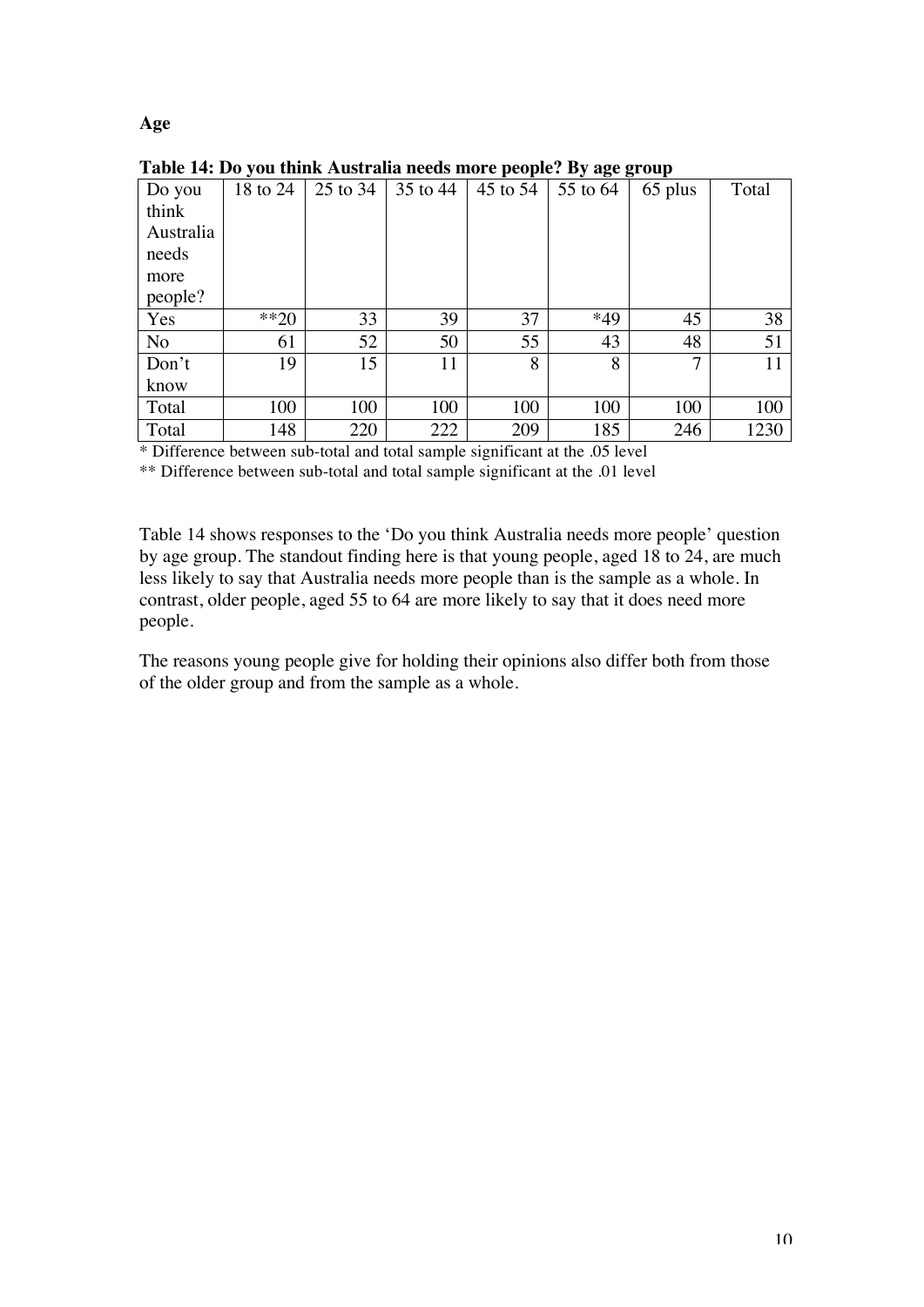| $\alpha$ co $\alpha$ , and total sample (per centage | 18 to 24       | 55 to 64       | Total          |
|------------------------------------------------------|----------------|----------------|----------------|
|                                                      |                |                | sample         |
| We need to continually increase the population for   | 27             | 36             | 35             |
| economic growth.                                     |                |                |                |
| Having more babies and/or migrants could offset      | $\overline{2}$ | 20             | 18             |
| the ageing of the Australian population.             |                |                |                |
| We need skilled migrants for skill gaps in our       | 15             | 17             | 14             |
| workforce.                                           |                |                |                |
| Increasing our population means more cultural        | 27             | 10             | 11             |
| diversity.                                           |                |                |                |
| We need to increase our total immigration so we      | 10             | 3              | 5              |
| can take in more refugees as part of that.           |                |                |                |
| Increasing the population could boost the housing    | 9              | $\overline{4}$ | 4              |
| industry and keep real-estate prices at a healthy    |                |                |                |
| level.                                               |                |                |                |
| Attempts to limit population growth by low           | $\Omega$       | 6              | 4              |
| immigration are just racism in disguise.             |                |                |                |
| We could ease overpopulation overseas by taking      | $\overline{2}$ | 4              | 3              |
| in more migrants.                                    |                |                |                |
| A larger population could give Australia more say    | 9              | 1              | 3              |
| in world affairs.                                    |                |                |                |
| A larger population could make it easier to defend   | $\Omega$       | 1              | $\mathfrak{D}$ |
| Australia.                                           |                |                |                |
| Total                                                | 100            | 100            | 100            |
| Total N                                              | 59             | 107            | 940            |

# **Table 15: Reasons for saying Australia needs more people by age group (18 to 24 and 55 to 64) and total sample (percentages)**

Note: Only those who said 'Yes' to 'Do you think Australia need more people?' responded to this set of questions.

Respondents picked two reasons, a first one and a second one, from a list (see Appendix 2. question 3). This table adds the two reasons together. Consequently the unit of analysis is one response, not one respondent.

Table 15 shows that young people were less likely to mention a supposed need to continually increase the population for economic growth, and that they are a lot less likely to mention a supposed need to offset demographic ageing. They were more likely to pick increasing cultural diversity as a reason for their pro-growth opinion. On all three of these points they were unlike the older group and unlike the sample as a whole  $^6$ 

However, as they were the age group least likely to believe that Australia needs more people, their reasons for being pro-stability, set out in Table 16, are more interesting.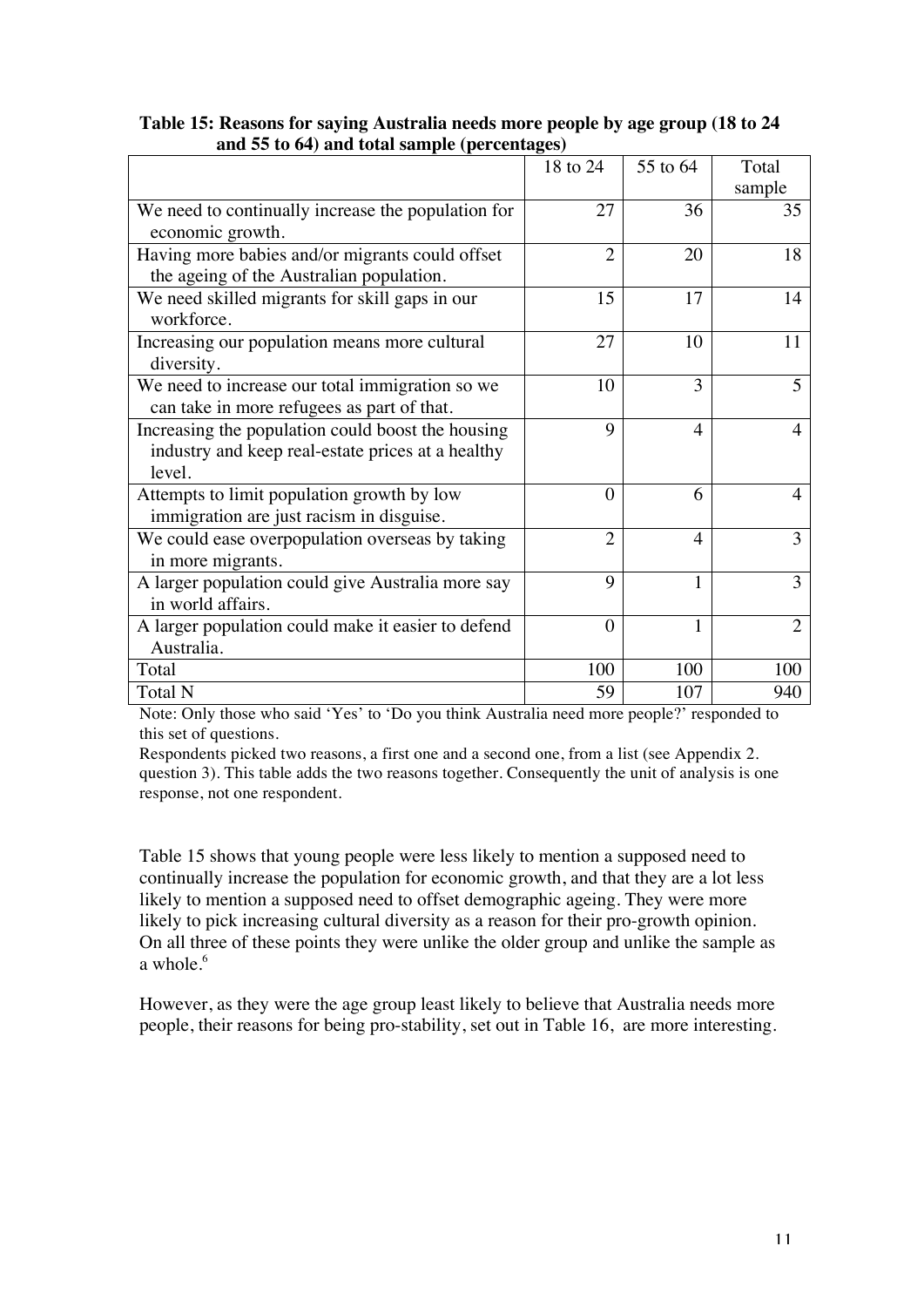| 10 to 24 and 33 to 04) and total sample (per centages) |          |                |                |
|--------------------------------------------------------|----------|----------------|----------------|
|                                                        | 18 to 24 | 55 to 64       | Total          |
|                                                        |          |                | sample         |
| Our cities are too crowded already and there is        | 19       | 24             | 21             |
| too much traffic.                                      |          |                |                |
| We have too much cultural diversity already,           | 8        | 18             | 18             |
| with migrant enclaves rather than peaceful             |          |                |                |
| assimilation.                                          |          |                |                |
| We should train our own people, not take skilled       | 10       | 18             | 16             |
| workers from other countries where they could          |          |                |                |
| be needed more.                                        |          |                |                |
| Having more people could make unemployment             | 16       | $\overline{7}$ | 12             |
| worse.                                                 |          |                |                |
| The natural environment is getting worse               | 14       | 13             | 11             |
| because of the numbers of people we already            |          |                |                |
| have and there may not be enough water                 |          |                |                |
| Population growth increases the cost of housing,       | 13       | 1              | 9              |
| taking prices sky-high.                                |          |                |                |
| Population growth makes it much harder for             | 9        | 8              | 4              |
| Australia to cut its total greenhouse gas              |          |                |                |
| emissions.                                             |          |                |                |
| Australia could not absorb the massive numbers         | 5        | 5              | 4              |
| needed to make any real difference to world            |          |                |                |
| population                                             |          |                |                |
| We could take in more refugees than we usually         | 5        | 1              | 3              |
| do without increasing the population (because          |          |                |                |
| many people leave Australia                            |          |                |                |
| The so-called ageing of the population is not          | 1        | 4              | $\overline{2}$ |
| really a big problem for Australia, and high           |          |                |                |
| immigration wouldn't fix it                            |          |                |                |
| Total                                                  | 100      | 100            | 100            |
| <b>Total N</b>                                         | 179      | 76             | 1262           |

# **Table 16: Reasons for saying Australia does not need more people by age group (18 to 24 and 55 to 64) and total sample (percentages)**

Note: Only those who said 'No' to 'Do you think Australia need more people?' responded to this set of questions.

Respondents picked two reasons, a first one and a second one, from a list (see Appendix 2. question 4). This table adds the two reasons together. Consequently the unit of analysis is one response, not one respondent.

Four points stand out in Table 16: young people are much more likely to mention the high cost of housing, and the older group are much less likely to do so; younger people are also more likely to mention the risk of making unemployment worse than are the older group; and they are a lot less likely to mention cultural diversity as a problem. And while the environment is only in the fifth most likely to be picked as a reason for not wanting growth among the sample as a whole, it is third most likely among the young.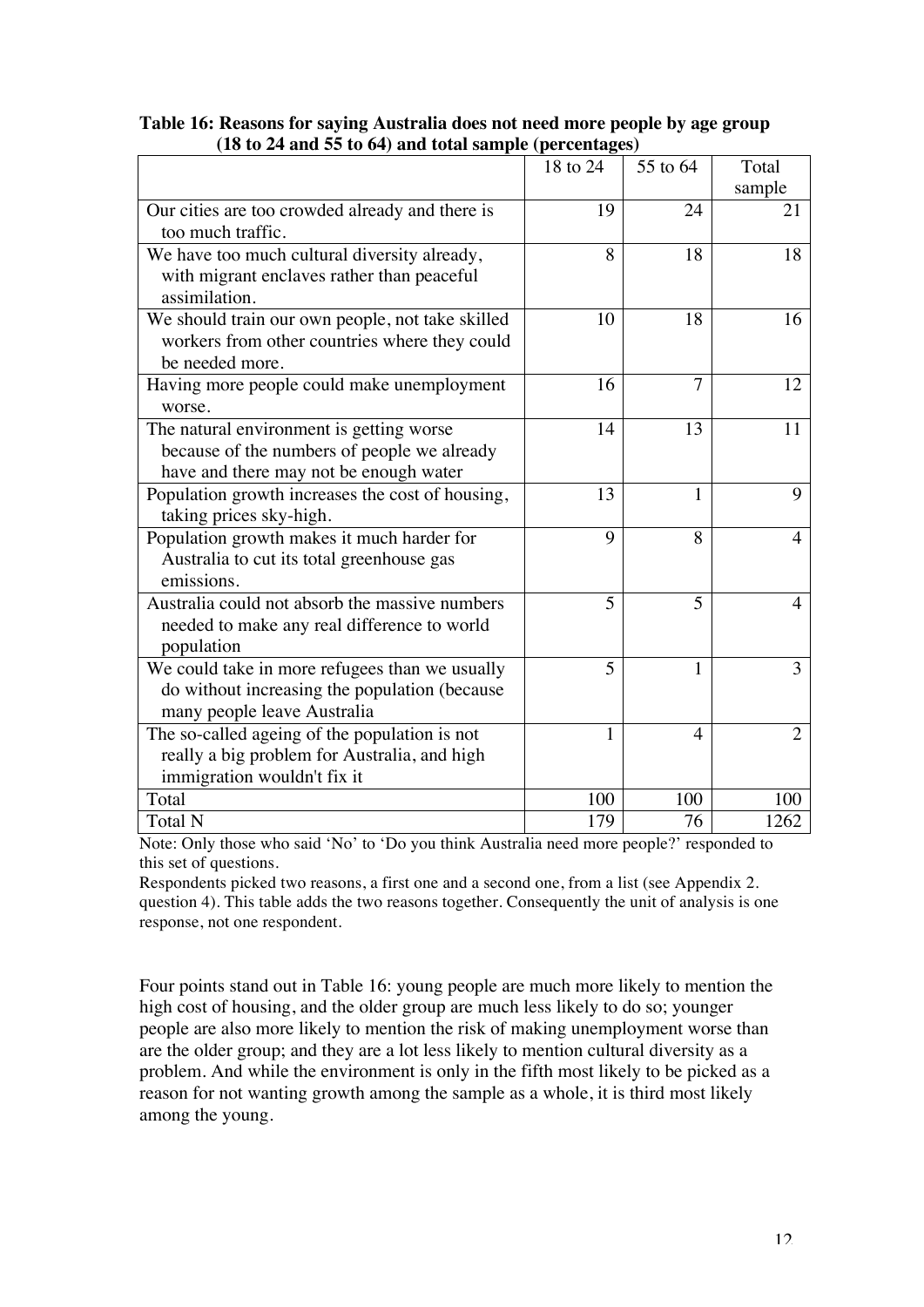Young people also know less about demography than do older people: 57 per cent of respondents aged 18 to 24 scored one or zero on the knowledge questions, although they were one percentage point above the sample average for getting three or four correct. (See Appendix 1, Table A4.) But overall they reinforce the impression of an electorate that is poorly informed but worried about the consequence of rapid growth. For young people in particular the escalating costs of housing and the fear of unemployment loom large.

## **Location**

When the results are analysed by place of residence, people living in regional areas in the mainland states (and the Northern Territory) together with people living in Tasmania are less likely to say that Australia needs more people than those in the sample as a whole. Respondents living in the mainland state capitals are rather more favourably disposed to population growth than are those in the regions. A partial explanation for this is that university graduates are clustered in the mainland capitals (45 per cent of respondents in the metropolitan cities are graduates, compare to 27 per cent in mainland regional areas including the Northern Territory).<sup>7</sup> See Table A5 in Appendix 1.

Added to this the mainland capitals contain a higher proportion of people born overseas than do the regional areas: 26 per cent as opposed to 15 per cent. (See Appendix 1 Table A6.)

But the standout response pattern in Table 15 comes from voters living in the ACT, which mainly means Canberra. Even though their numbers are small, the difference between their response pattern and that of the sample as a whole is dramatic. Voters in the national capital are much more likely than voters as a whole to say to Australia needs more people and very much less likely to say that it does not.

This difference is so strong that it is significant at the .01 level which means there is a 99 per cent chance that it reflects a real difference in the population of voters as a whole. (Indeed, people living in the ACT are the most pro-growth group of all the subgroups analysed in this paper.)

| Table 17: Do you think Australia liceus libre people: Dy location, per centages |                |           |            |          |       |  |  |
|---------------------------------------------------------------------------------|----------------|-----------|------------|----------|-------|--|--|
|                                                                                 | Mainland       | Mainland  | <b>ACT</b> | Tasmania | Total |  |  |
|                                                                                 | state capitals | regional, |            |          |       |  |  |
|                                                                                 |                | plus NT   |            |          |       |  |  |
| Yes                                                                             | 40             | $*31$     | $***83$    | $*29$    | 38    |  |  |
| N <sub>o</sub>                                                                  | 49             | 57        | $**13$     | 50       | 51    |  |  |
| Don't know                                                                      | 10             | 12.       |            |          |       |  |  |
| Total                                                                           | 100            | 100       | 100        | 100      | 100   |  |  |
| Total                                                                           | 797            | 385       | 24         | 24       | 1230  |  |  |

### **Table 17: Do you think Australia needs more people? By location, percentages**

\* Difference between the sub-total and the total sample significant at the .05 level

\*\* Difference between the sub-total and the total sample significant at the .01 level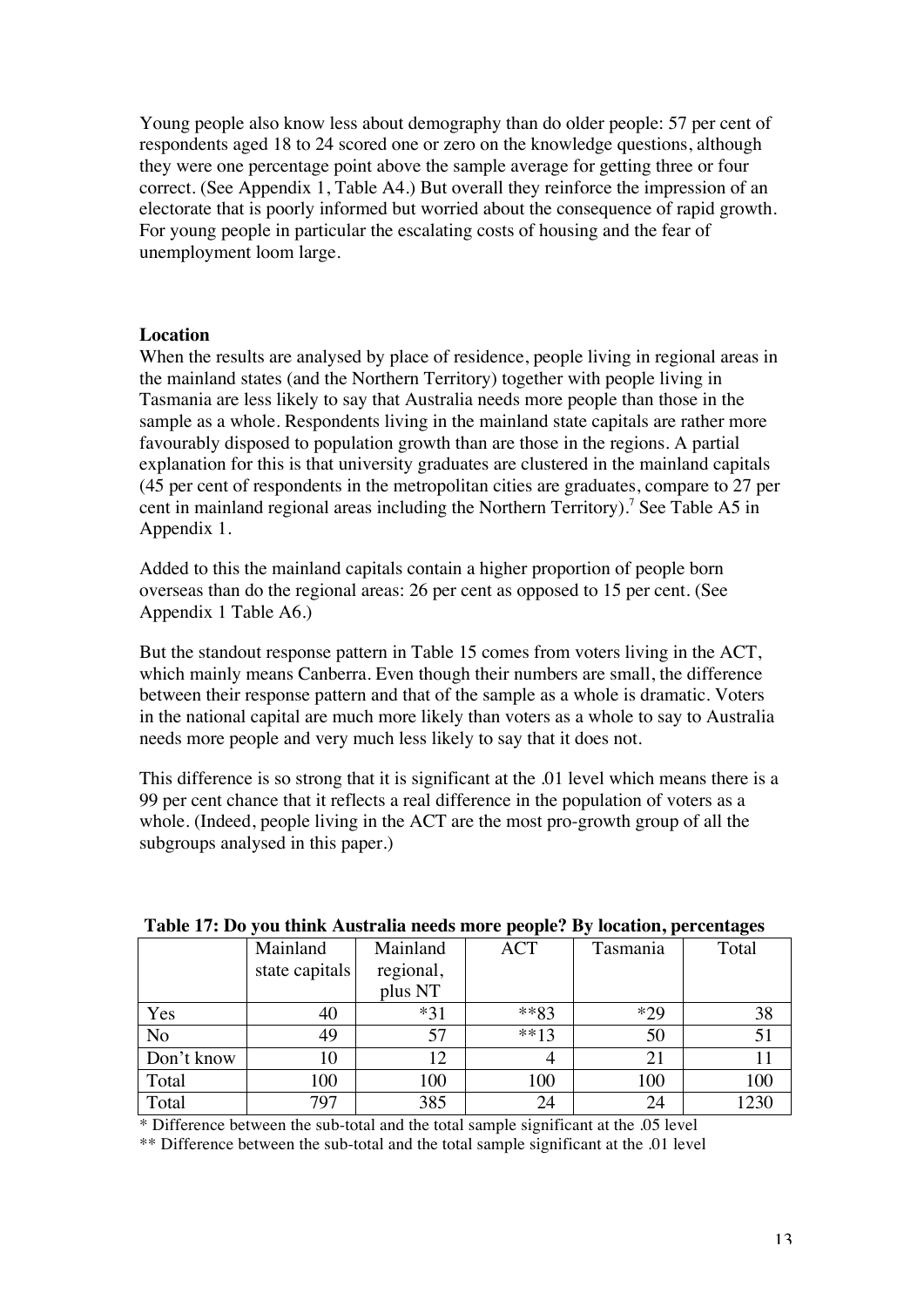If the analysis is confined to Australian-born people who are not university graduates there is still a difference between respondents in the mainland capitals and the mainland regional areas, but it falls below the level of statistical significance. And the ACT is still much more in favour of population growth than the total subsample, but with only nine (Australian-born, non graduate) respondents it is not sensible to refine too much upon this.

|                | Mainland | Mainland  | <b>ACT</b> | Tasmania | Total |
|----------------|----------|-----------|------------|----------|-------|
|                | state    | regional, |            |          |       |
|                | capitals | plus NT   |            |          |       |
| Yes            | 29       |           | 78         | 13       | 26    |
| N <sub>o</sub> | 60       | 65        | 11         | 67       | 62    |
| Don't know     | 11       | 13        |            | 20       | 12    |
| Total          | 100      | 100       | 100        | 100      | 100   |
| Total          | 346      | 246       | Q          |          | 616   |

**Table 18: Do you think Australia needs more people? By location, Australianborn and non-graduates only (percentages)**

# **Summary of results**

Table 19 sets out the main findings on the variables associated with attitudes to population growth. It shows that being overseas born with both parents overseas born (regardless of whether they are born in the main English-speaking-background countries or not) is associated with a much higher percentage of voters saying that Australia needs more people. However, voters born in Australia of migrant parents show a similar spread of attitudes to those of the Australian-born of Australian-born parents.

Thus voters born overseas are more in favour of population growth, as are university graduates, people who know only a little about demography, men and, most especially, people living in the ACT.

The groups who tend to think that Australia does not need more people include young people, those who know a lot about demography, people living in the regions, women, and (irrespective of the birthplace of their parents) Australian-born people who are not university graduates.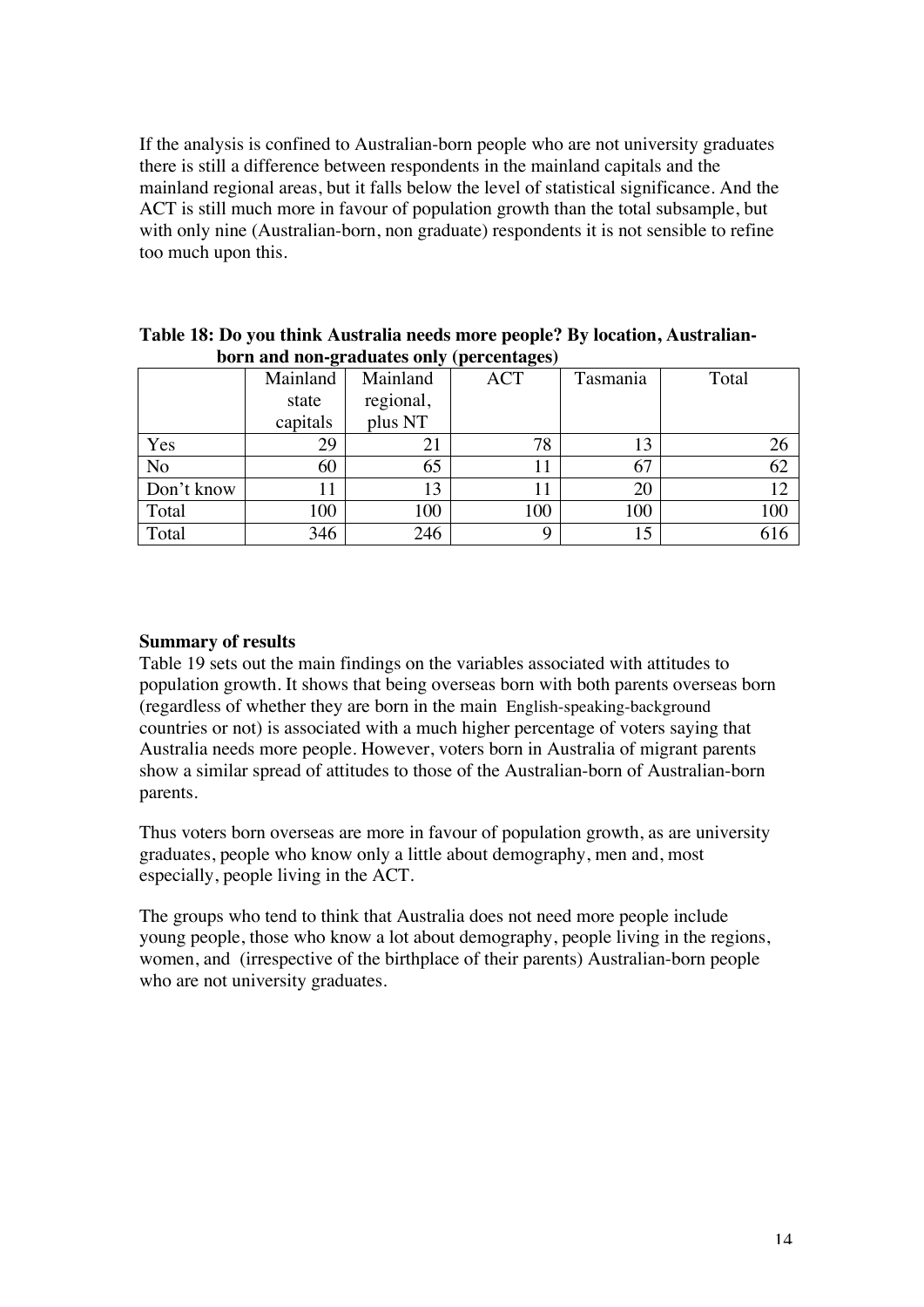|            |           | $\sim$ $\sim$ $\sim$ $\sim$ $\sim$<br>Own birthplace | Gender  |       |       |
|------------|-----------|------------------------------------------------------|---------|-------|-------|
|            | Australia | UK, NZ,                                              | Other   | Men   | Women |
|            |           | Ireland, Nth                                         |         |       |       |
|            |           | America                                              |         |       |       |
| Yes        | 33        | $*54$                                                | $***57$ | $*47$ | 29    |
| No         | 55        | 41                                                   | **38    | 45    | 57    |
| Don't know | 12        |                                                      |         |       | 14    |
| Total      | 100       | 100                                                  | 100     | 100   | 100   |
| Total N    | 953       | 142                                                  | 126     | 603   |       |

**Table 19: Do you think Australia needs more people? By birthplace, gender, education and demographic knowledge, percentages**

|            |          | Location  | Age group  |          |         |
|------------|----------|-----------|------------|----------|---------|
|            | Mainland | Mainland  | <b>ACT</b> | 18 to 24 | $55$ to |
|            | state    | regional, |            |          | 64      |
|            | capitals | plus NT   |            |          |         |
| Yes        | 40       | $*31$     | $***83$    | $**20$   | *49     |
| No         | 49       | 57        | $**13$     | 61       | 43      |
| Don't know | 10       | 12        |            | 19       | 8       |
| Total      | 100      | 100       | 100        | 100      | 100     |
| Total N    | 797      | 385       | 24         | 148      | 185     |

|                | Post-school   |         | Australian | Demographic   | Total  |
|----------------|---------------|---------|------------|---------------|--------|
|                | qualification |         | -born,     | $questions -$ | sample |
|                | Non-          | Degree, | $non-$     | Three or four |        |
|                | graduate plus |         | graduate   | correct       |        |
| Yes            | $*30$         | $***52$ | $**26$     | 30            | 38     |
| N <sub>o</sub> | $*59$         | $***39$ | $**62$     | $*63$         | 51     |
| Don't know     | 11            | 10      | 12         | 8             | 11     |
| Total          | 100           | 100     | 100        | 100           | 100    |
| <b>Total N</b> | 748           | 482     | 616        | 198           | 1230   |

\* Difference between sub-total and total sample significant at the .05 level

\*\* Difference between sub-total and total sample significant at the .01 level

Respondents who think that Australia needs more people tend to cite economic factors as the reasons for their choice while those who favour stability point to congestion, a perception of too much cultural diversity, the need to train our own people, concerns about unemployment and concerns about the natural environment.

A key finding from this survey is that ignorance of demography is wide spread. A more open discussion of Australia's population futures could go some way to remedying this ignorance. But above all it shows that the vested interests pushing for growth are able to prevail because, while a majority of voters are unhappy with the outcome, they are largely in the dark, responding at the level of emotion and thus are easily marginalised.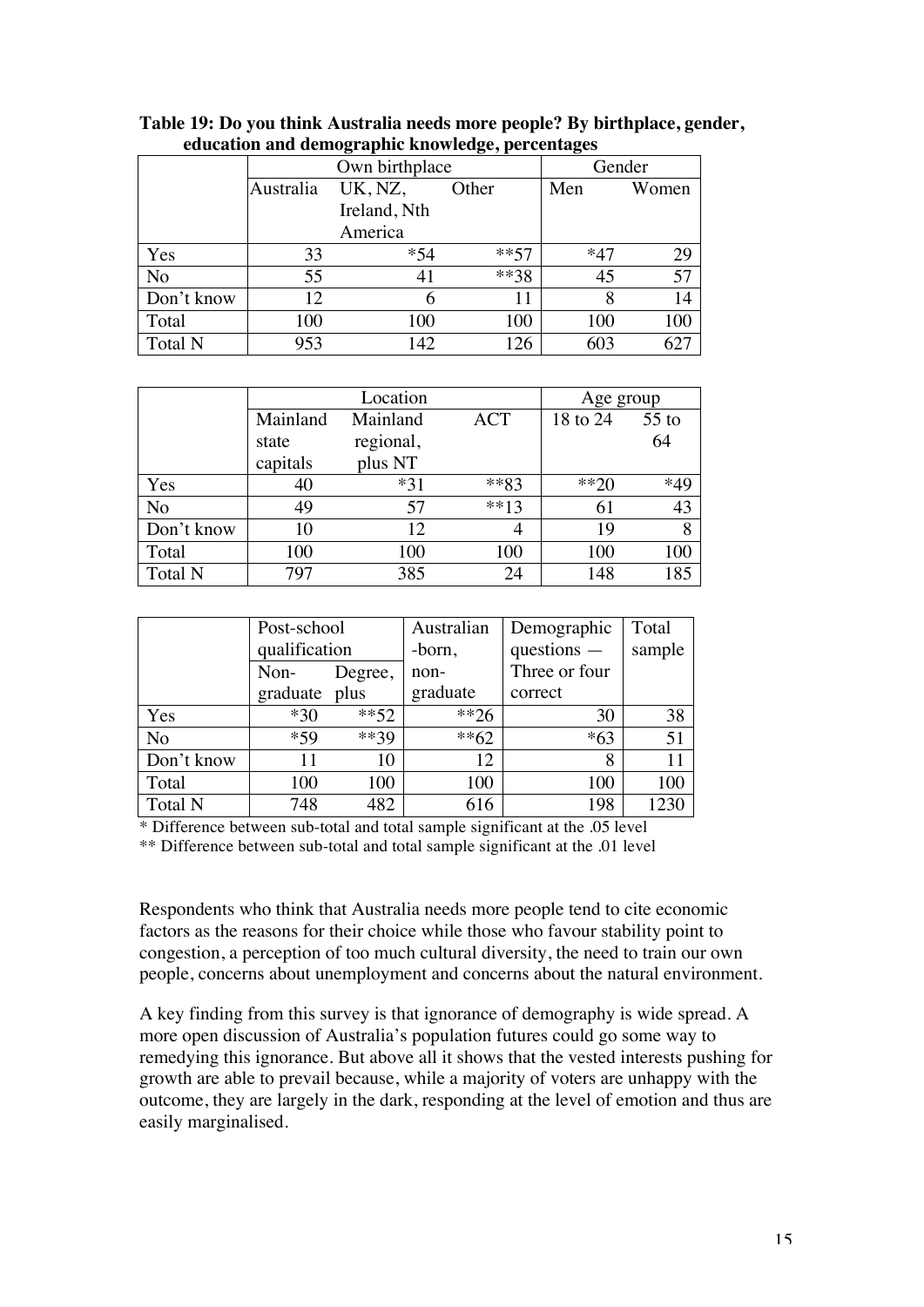**Appendix 1** Tables

| Knowledge questions | $\%$   | Total correct answers | $\%$ |
|---------------------|--------|-----------------------|------|
| Q5 correct          |        | 37.3   None correct   | 12.6 |
| Q6 correct          |        | 53.6   One correct    | 34.9 |
| 7 correct           | 48.2   | Two correct           | 36.4 |
| Q8 correct          | 19.0 I | Three correct         | 14.1 |
|                     |        | All 4 correct         |      |
| <b>Total N</b>      | 230    |                       |      |

# **Table A1: Summary of results of the four knowledge questions, percentages**

**Q 5** As far as you know, is the following statement true or false? Because of our low birth rates, Australia's population would be shrinking now if it were not for immigration. True, False, Don't know

*[The correct answer to Q5 is 'false'. Because of population momentum even with no net migration Australia's population would keep on growing for a number of decades from natural increase alone. See ABS projection series 65 and 56, published Novmber 2013. With a TFR of 1.8, medium life expectancy and nil net migration Australia's population would keep growing from natural increase alone until 2046; with a TFR of 2.0 and high life expectancy it would keep growing until 2069.]<sup>8</sup>*

**Q 6** As far as you know, the current population of Australia is:

Less than 23 million; Between 23 and 25 million; Between 26 and 28 million; Between 29 and 32 million; 33 million or more; Don't know *[The correct answer to Q6 is between 23 and 25 million – in November 2015 it was* 

*23.9 million, ABS population clock.]*

**Q 7** As far as you know currently (that is, in 2014-15) the percentage of our total migrant intake coming in under the humanitarian program (which includes asylum seekers/refugees) is: Less than 10%; Between 11 and 20%; Between 21 and 50%; More than 50%

*[The correct answer to Q 7 is less than 10%. The planned humanitarian intake for 2014-15 was 13,750, which is 6.7% of the total permanent intake of 203,750. Data for the general program are from* 

*http://www.border.gov.au/about/corporate/information/fact-sheets/20planning and those for the humanitarian program are from* 

*http://www.aph.gov.au/About\_Parliament/Parliamentary\_Departments/Parliamentar y\_Library/pubs/rp/BudgetReview201516/Migration.]* 

**Q 8** As far as you know, is the following statement true or false? Australia has one of the highest population growth rates in the developed world. True, False, Don't Know *[The correct answer to Q 8 is 'true'. See M. Krockenberger, Population growth in Australia, The Australia Institute (March), 2015, p. 14. In the OECD only Luxembourg and Israel have higher growth rates.]*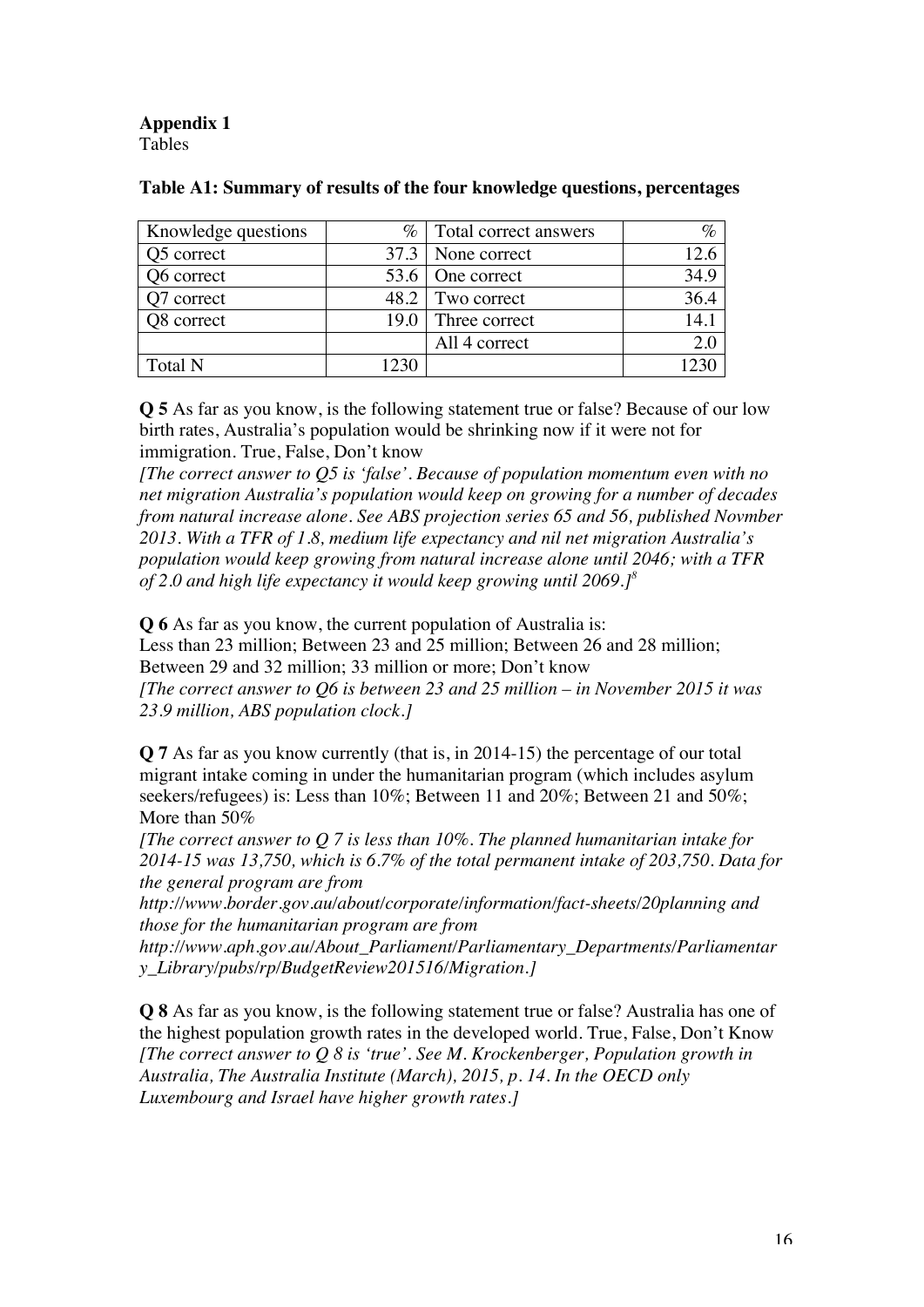| remare graduates and non-graduates, percentages<br>Reasons |                | Males          | Females   |                | Total          |
|------------------------------------------------------------|----------------|----------------|-----------|----------------|----------------|
|                                                            | graduates      | non-           | graduates | non-           |                |
|                                                            |                | graduates      |           | graduates      |                |
| We need to continually increase the                        | 38             | 39             | 29        | 31             | 35             |
| population for economic growth.                            |                |                |           |                |                |
| Having more babies and/or migrants                         | 20             | 20             | 17        | 15             | 18             |
| could offset the ageing of the                             |                |                |           |                |                |
| Australian population.                                     |                |                |           |                |                |
| We need skilled migrants for skill                         | 17             | 13             | 18        | 6              | 14             |
| gaps in our workforce.                                     |                |                |           |                |                |
| Increasing our population means more                       | 11             | 10             | 12        | 15             | 11             |
| cultural diversity.                                        |                |                |           |                |                |
| We need to increase our total                              | $\overline{2}$ | 3              | 9         | 9              | 5              |
| immigration so we can take in                              |                |                |           |                |                |
| more refugees as part of that.                             |                |                |           |                |                |
| Increasing the population could boost                      | 3              | 3              | 4         | 8              | 4              |
| the housing industry and keep real-                        |                |                |           |                |                |
| estate prices at a healthy level.                          |                |                |           |                |                |
| Attempts to limit population growth                        | 4              | 3              | 3         | 6              | 4              |
| by low immigration are just racism                         |                |                |           |                |                |
| in disguise.                                               |                |                |           |                |                |
| We could ease overpopulation                               | $\overline{3}$ | $\overline{2}$ | 4         | 5              | 3              |
| overseas by taking in more                                 |                |                |           |                |                |
| migrants.                                                  |                |                | 3         |                | 3              |
| A larger population could give                             |                | 4              |           | $\overline{4}$ |                |
| Australia more say in world affairs.                       |                | $\overline{2}$ |           | 3              | $\mathfrak{D}$ |
| A larger population could make it                          | $\overline{2}$ |                |           |                |                |
| easier to defend Australia.<br>Total                       |                | 100            | 100       | 100            | 100            |
|                                                            | 100<br>303     | 270            | 194       | 173.0          |                |
| Total N                                                    |                |                |           |                | 940            |

# **Table A2: Reasons for wanting population growth by educational groups, male and female graduates and non-graduates, percentages**

Note: Respondents gave two reasons so the unit of analysis here is one reason not one respondent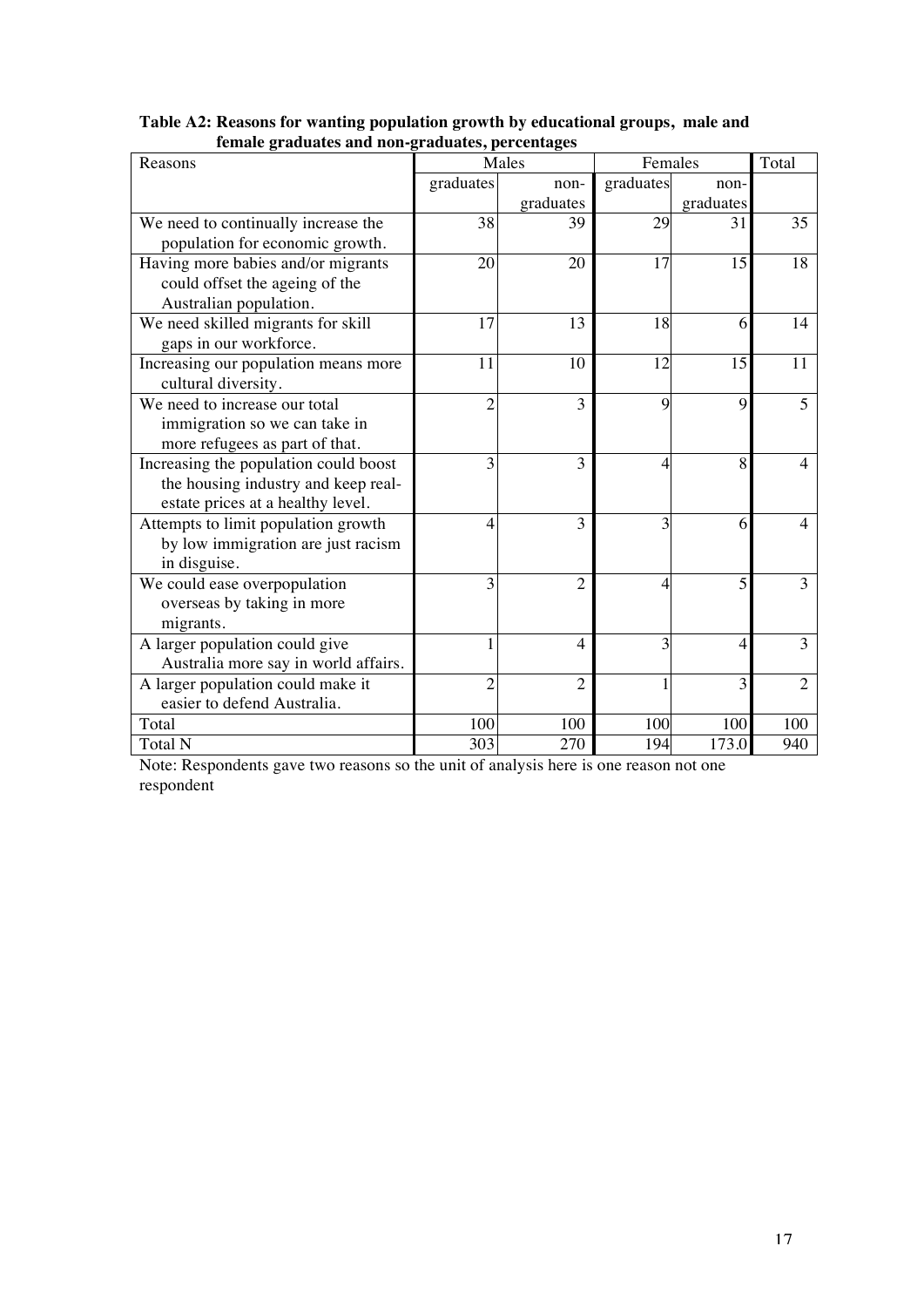| rauuato anu non-<br>Reasons            | Tanaano, percentages<br>Males |                |                | Females   | Total          |
|----------------------------------------|-------------------------------|----------------|----------------|-----------|----------------|
|                                        | graduates                     | non-           | graduates      | non-      |                |
|                                        |                               | graduates      |                | graduates |                |
| Our cities are too crowded already     | 28                            | 22             | 22             | 18        | 21             |
| and there is too much traffic.         |                               |                |                |           |                |
| We have too much cultural diversity    | 19                            | 23             | 12             | 17        | 18             |
| already, with migrant enclaves rather  |                               |                |                |           |                |
| than peaceful assimilation.            |                               |                |                |           |                |
| We should train our own people, not    | $\overline{7}$                | 16             | 16             | 17        | 16             |
| take skilled workers from other        |                               |                |                |           |                |
| countries where they could be needed   |                               |                |                |           |                |
| more.                                  |                               |                |                |           |                |
| Having more people could make          | $\overline{7}$                | 13             | 11             | 14        | 12             |
| unemployment worse.                    |                               |                |                |           |                |
| The natural environment is getting     | 17                            | $\overline{7}$ | 12             | 11        | 11             |
| worse because of the numbers of        |                               |                |                |           |                |
| people we already have and there       |                               |                |                |           |                |
| may not be enough water for more       |                               |                |                |           |                |
| people                                 |                               |                |                |           |                |
| Population growth increases the cost   | 11                            | 8              | 13             | 8         | 9              |
| of housing, taking prices sky-high.    |                               |                |                |           |                |
| Population growth makes it much        | 5                             | $\overline{2}$ | 3              |           | 4              |
| harder for Australia to cut its total  |                               |                |                |           |                |
| greenhouse gas emissions.              |                               |                |                |           |                |
| Australia could not absorb the         | 3                             | 3              | 3              |           | 4              |
| massive numbers needed to make any     |                               |                |                |           |                |
| real difference to world population    |                               |                |                |           |                |
| We could take in more refugees than    | $\overline{2}$                | $\overline{2}$ | $\overline{5}$ |           | $\overline{3}$ |
| we usually do without increasing the   |                               |                |                |           |                |
| population (because many people        |                               |                |                |           |                |
| leave Australia every year)            |                               |                |                |           |                |
| The so-called ageing of the            | $\overline{2}$                | $\overline{3}$ | $\overline{3}$ |           | $\overline{2}$ |
| population is not really a big problem |                               |                |                |           |                |
| for Australia, and high immigration    |                               |                |                |           |                |
| wouldn't fix it even if it was         |                               |                |                |           |                |
| Total                                  | 100                           | 100            | 100            | 100       | 100            |
| Total N                                | 168                           | 373            | 203            | 516       | 1262           |

**Table A3: Reasons for not wanting population growth by educational groups, male and female graduates and non-graduates, percentages**

Note: Respondents gave two reasons so the unit of analysis here is one reason not one respondent

|  | Table A4: Demographic knowledge by age group, percentages |  |  |  |  |
|--|-----------------------------------------------------------|--|--|--|--|
|  |                                                           |  |  |  |  |

| $\sim$ $\sim$         |          | $\bullet$ | .        |          |          |         |       |
|-----------------------|----------|-----------|----------|----------|----------|---------|-------|
| Total knowledge       | 18 to 24 | 25 to 34  | 35 to 44 | 45 to 54 | 55 to 64 | 65 plus | Total |
| questions correct     |          |           |          |          |          |         |       |
| none or one correct   | $*57$    | 46        | 47       | 48       | 41       | 48      |       |
| Two correct           | 26       | 37        | 38       | 36       | 41       | 38      | 36    |
| Three or four correct | 17       | 18        | 15       |          | 18       |         | 16    |
| Total                 | 100      | 100       | 100      | 100      | 100      | 100     | 100   |
| <b>Total N</b>        | 147      | 221       | 222      | 209      | 184      | 245     | 1230  |

\* Difference between sub-total and total sample significant at the .05 level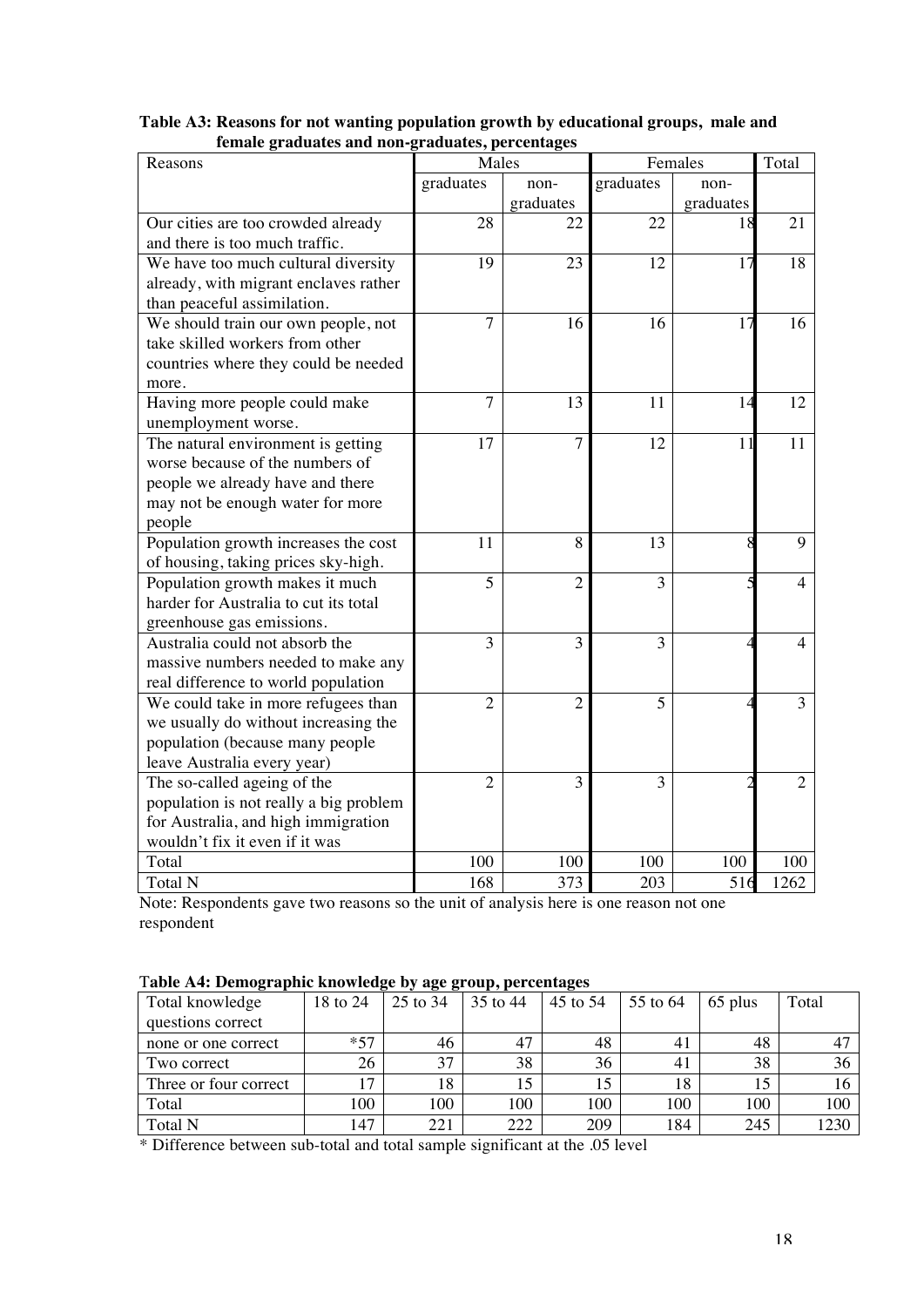|                                 | Mainland       | Mainland  | <b>ACT</b> | Tasmania | Total |
|---------------------------------|----------------|-----------|------------|----------|-------|
|                                 | state capitals | regional, |            |          |       |
|                                 |                | plus NT   |            |          |       |
| No post-school qualification    | 15             | 25        | 28         | 12       | 18    |
| Other post-school qualification | 40             | 48        | 16         | 56       | 42    |
| Degree, including post-graduate | 45             | 27        | 56         | 32       | 39    |
| degree                          |                |           |            |          |       |
| Total                           | 100            | 100       | 100        | 100      | 100   |
| Total N                         | 796            | 381       | 25         | 25       | 1230  |

#### **Table A5: Qualifications by place of residence, percentages**

# **Table A6: Birthplace by place of resident, percentages**

|               | Mainland       | Mainland  | <b>ACT</b> | Tasmania | Total |
|---------------|----------------|-----------|------------|----------|-------|
|               | state capitals | regional, |            |          |       |
|               |                | plus NT   |            |          |       |
| Australia     | 74             | 85        | 72         | 96       | 78    |
| Overseas born | 26             | 15        | 28         |          |       |
| Total         | 100            | 100       | 100        | 100      | 100   |
| Total N       | 792            | 381       | 25         | 24       | 1230  |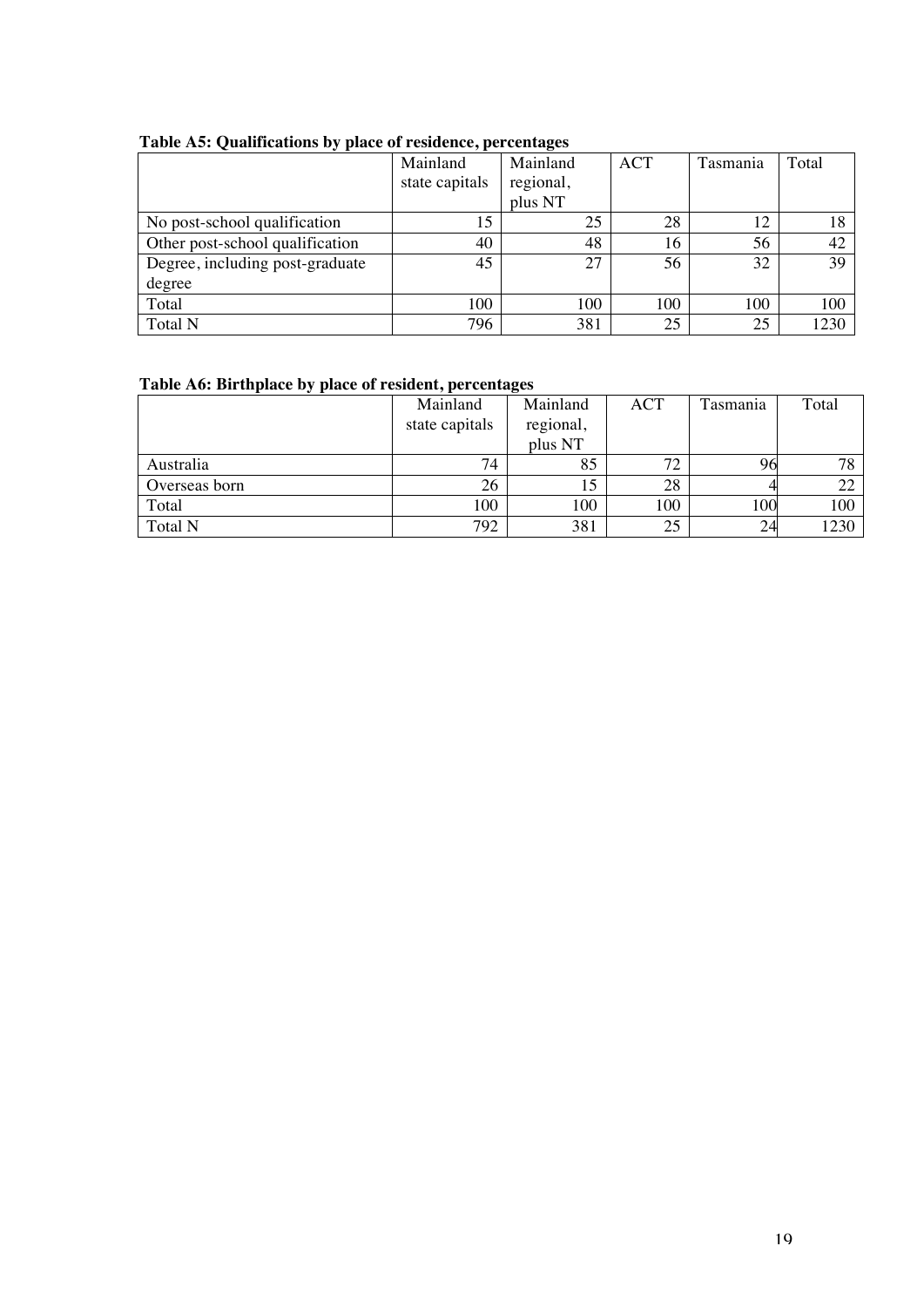# **Appendix 2**

# **Methods**

Sustainable Population Australia supervised the design of the questions and commissioned Essential Research to gather the data. A random national sample of 1230 Australian citizens was selected from the Research Now online panel. Respondents were sent an email invitation linking to the online survey.

The Research Now online panel comprises over 100,000 people who have registered to take part in market and social research. The panel has been recruited from a variety of Internet sites and through partnerships with leading commercial brands. This avoids the bias associated with limited source recruitment. The panellists receive points for completing surveys, the number of points depending on the length of the survey. They can then exchange these points for gift vouchers. These small rewards help ensure reliable levels of response and that the respondent is motivated to give time to providing considered responses. Respondents to the present survey received points to the value of 50 cents.

The fieldwork was conducted from the  $6<sup>th</sup>$  to  $12<sup>th</sup>$  of November 2015, before the atrocities in Paris (on  $13<sup>th</sup>$  November 2015).

Loose quotas were set for age, gender and location. The sample distribution achieved was within 10 per cent of the ABS population distribution for age, gender and location. The data were then weighted to the actual age/gender/location distribution according to the ABS Census.

## **A note on Internet panel surveys**

Internet panel surveys are used increasingly today, partly because the proportion of households with fixed line phones who are prepared to respond to phone surveys has decreased. As of December 2014, 29 per cent of Australian adults had no fixed line telephone at home;<sup>9</sup> in contrast, as of 2012-13, 83 per cent of households had Internet access.10 Besides, many of the households that do have fixed line phones screen their calls. Even by 2004 response rates to telephone polls had sunk as low as 17 per cent.**<sup>11</sup>** Industry sources say that in Australia today phone surveys using robo calls have response rates as low as two or three per cent.

Critics of Internet panel surveys say that they lack theoretical credibility. Their supporters say that some of them have proved their reliability and validity in practice.<sup>12</sup> YouGov in UK is now well established and has had success in predicting election outcomes,<sup>13</sup> while Essential Research in Australia predicted the primary vote in the 2010 election more accurately than any other poll.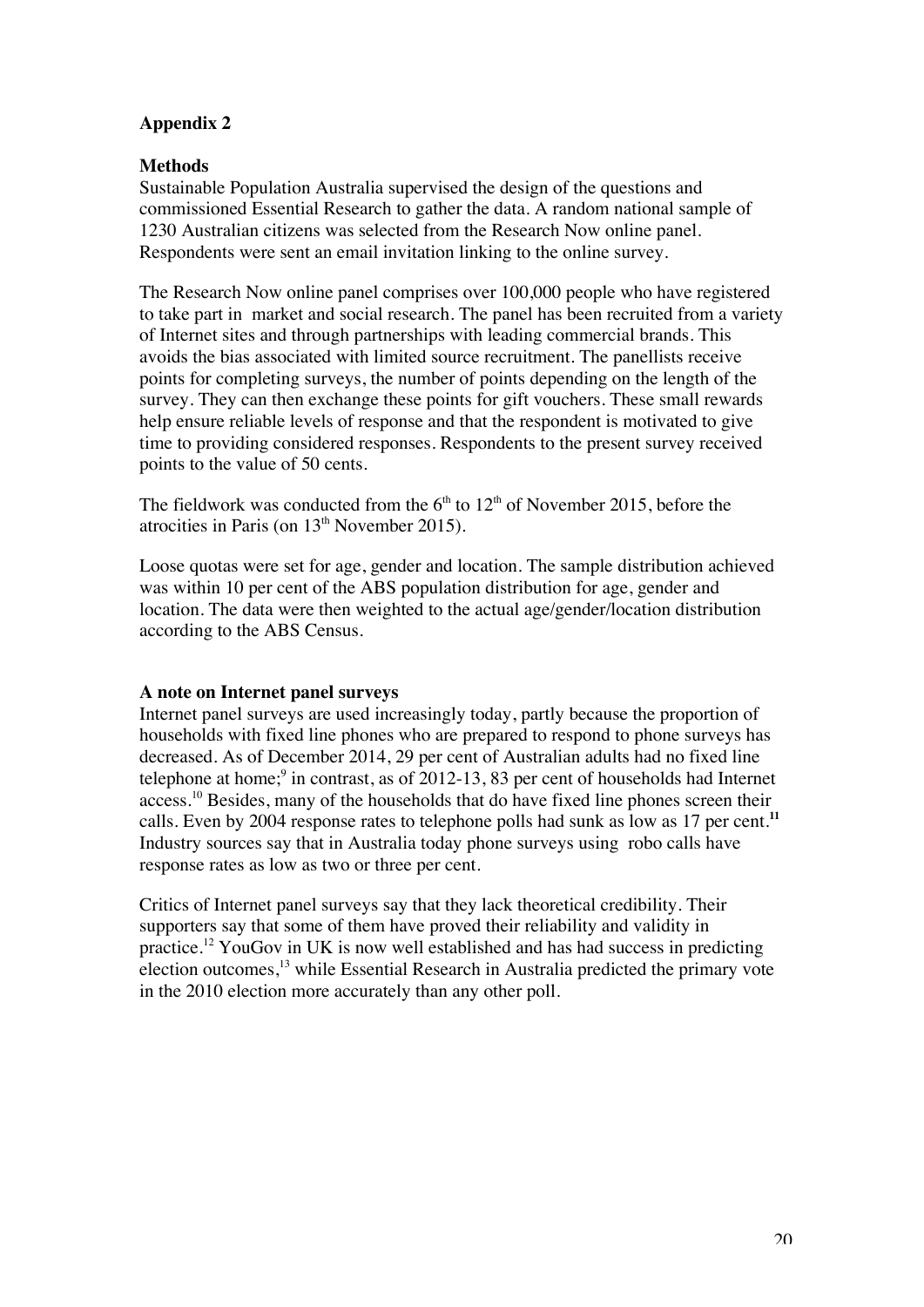# **Questionnaire Sustainable Population Australia survey, November 2015**

The next few questions are about population growth. In the past decade Australia's population has been growing rapidly.

# **Q1. Do you think Australia needs more people?**

- Yes  $\vert \quad \vert \rightarrow$  Go to O 2. No  $\vert \vert \rightarrow$  Go to Q 4. Don't  $\lim_{k \to \infty}$   $\Box$   $\rightarrow$  Go to Q 5.
- **Q2. If you answered 'Yes' to question 1, how would you like Australia's population to grow?**

**Please choose only one option.** 

1. Encourage Australian women to have more than two

children

2. Encourage more migrants to come here

3. Encourage both migrants and larger families

# **Q3. If you answered 'Yes' to question 1, please indicate your top two reasons for thinking that Australia needs more people.**

**Write the letters that match your reasons in the two boxes.** 

First reason Second reason



- **A.** We need to continually increase the population for economic growth.
- **B.** Increasing our population means more cultural diversity.
- **C.** We could ease overpopulation overseas by taking in more migrants.
- **D.** A larger population could make it easier to defend Australia.
- **E.** We need skilled migrants for skill gaps in our workforce.
- **F.** Having more babies and/or migrants could offset the ageing of the Australian population.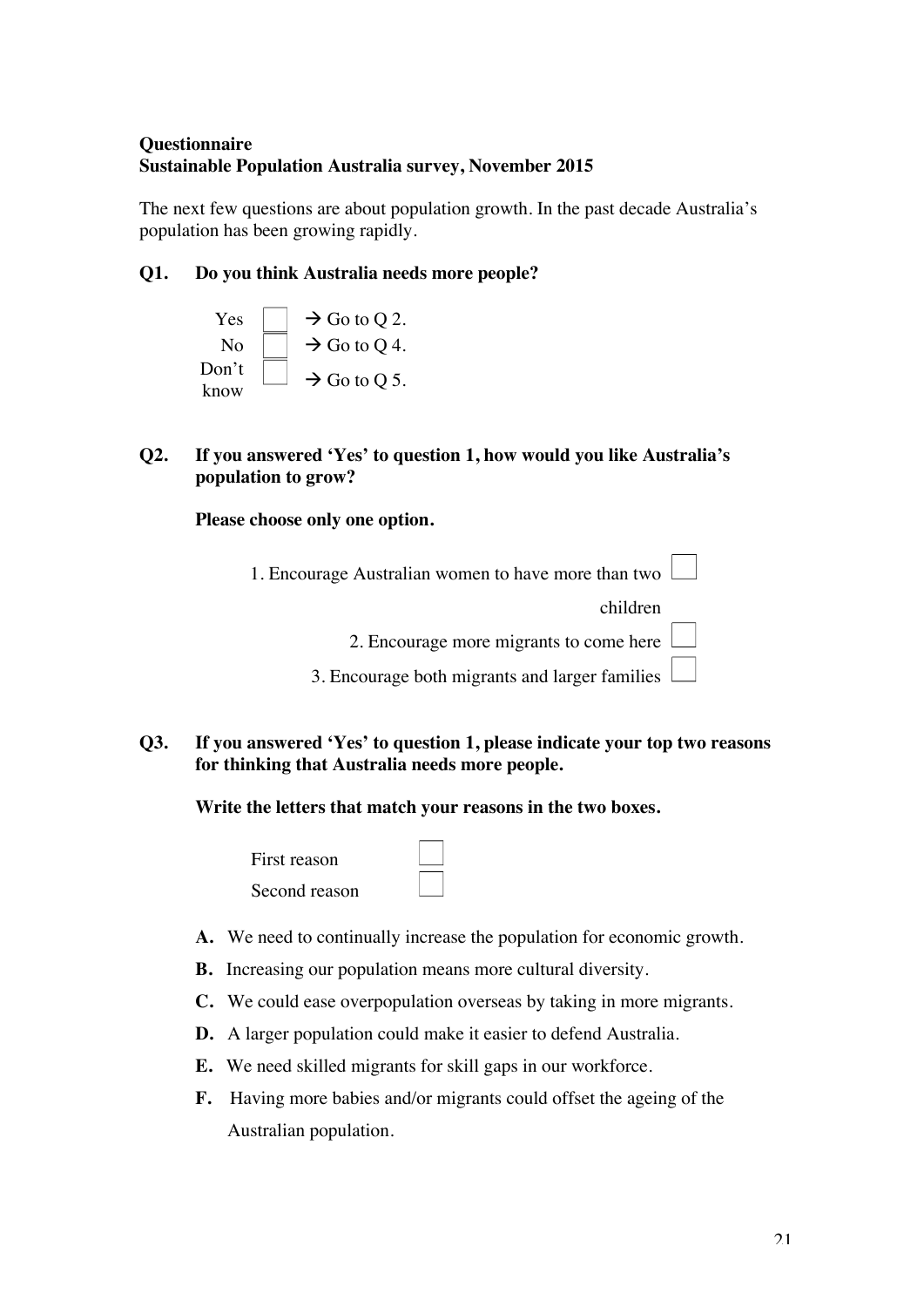- **G.** We need to increase our total immigration so we can take in more refugees as part of that.
- **H.** Increasing the population could boost the housing industry and keep realestate prices at a healthy level.
- **I .** A larger population could give Australia more say in world affairs.
- J. Attempts to limit population growth by low immigration are just racism in disguise.

# **Q4. If you answered 'No' to question 1, please indicate your top two reasons for thinking that Australia does** *not* **need more people.**

**Write the letters that match your reasons in the two boxes.** 

| First reason  |  |
|---------------|--|
| Second reason |  |

- **A.** Our cities are too crowded already and there is too much traffic.
- **B.** We have too much cultural diversity already, with migrant enclaves rather than peaceful assimilation.
- **C.** We could take in more refugees than we usually do without increasing the population (because many people leave Australia every year).
- **D.** Population growth makes it much harder for Australia to cut its total greenhouse gas emissions.
- **E.** Population growth increases the cost of housing, taking prices skyhigh.
- **F.** The natural environment is getting worse because of the numbers of people we already have and there may not be enough water for more people.
- G Australia could not absorb the massive numbers needed to make any real difference to world population
- **H.** Having more people could make unemployment worse.
- **I.** We should train our own people, not take skilled workers from other countries where they could be needed more.
- **J.** The so-called ageing of the population is not really a big problem for Australia, and high immigration wouldn't fix it even if it was.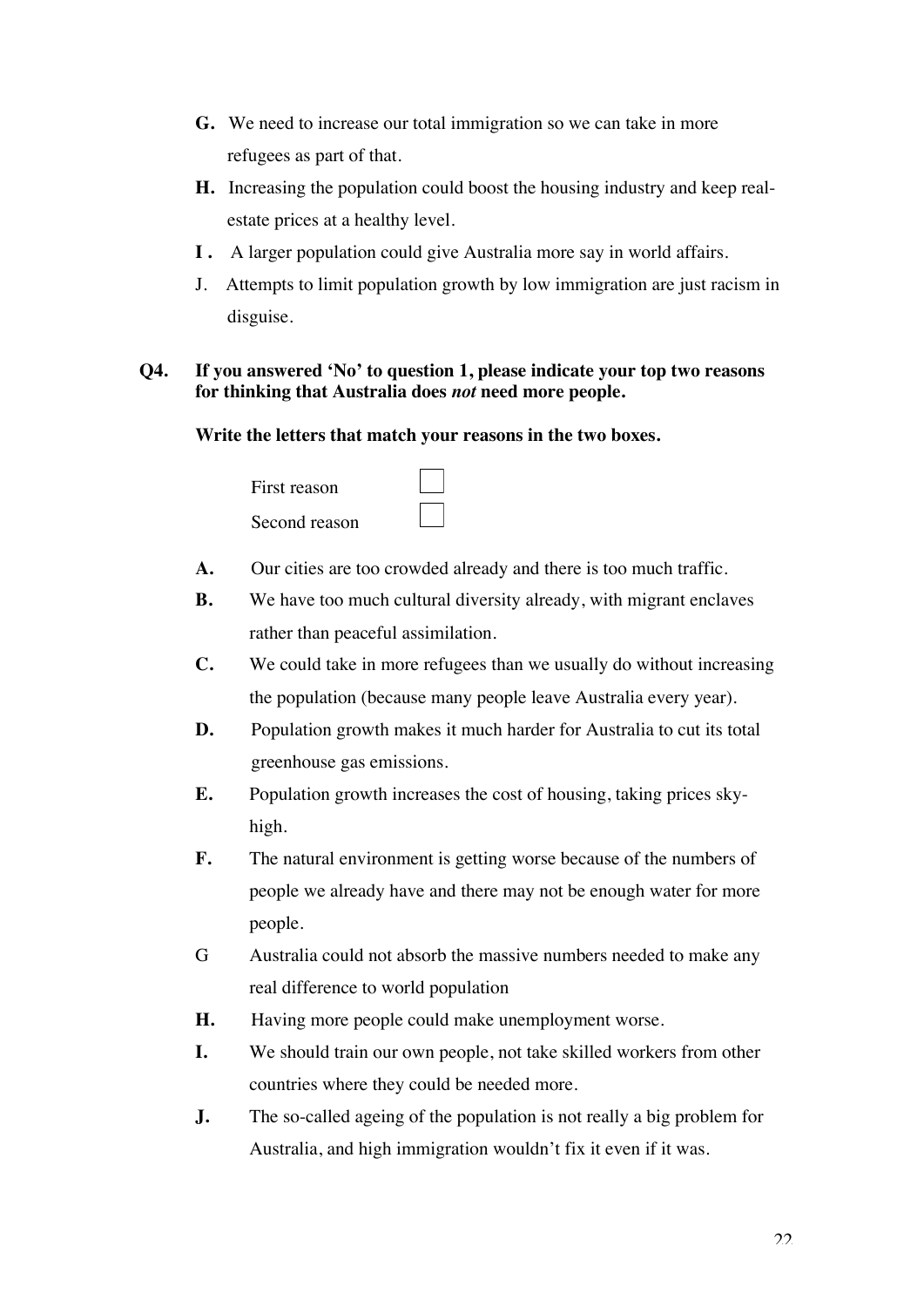**Q 5 As far as you know, is the following statement true or false? Because of our low birth rates, Australia's population would be shrinking now if it were not for immigration.**

True False Don't know **Q 6 As far as you know, the current population of Australia is:** Less than 23 million  $\Box$  Between 23 and 25 million Between 26 and 28 million  $B$  Between 29 and 32 million 33 million or more  $\Box$  Don't know **Q7 As far as you know currently (that is, in 2014-15) the percentage of our total migrant intake coming in under the humanitarian program (which includes asylum seekers/refugees) is:** Less than  $10\%$  Between 11 and  $20\%$  Between 21 and  $50\%$ More than  $50\%$  Don't know

**Q8 As far as you know, is the following statement true or false? Australia has one of the highest population growth rates in the developed world.**



- **Q9 Currently (in late 2015), Australia has a population of almost 24 million. In the decades ahead, I think Australia should aim for a population of:**
	- Less than 10 million
	- Between 10 and 20 million
	- Between 20 and 30 million
	- Between 30 and 40 million
	- Between 40 and 60 million
	- More than 60 million
	- Don't know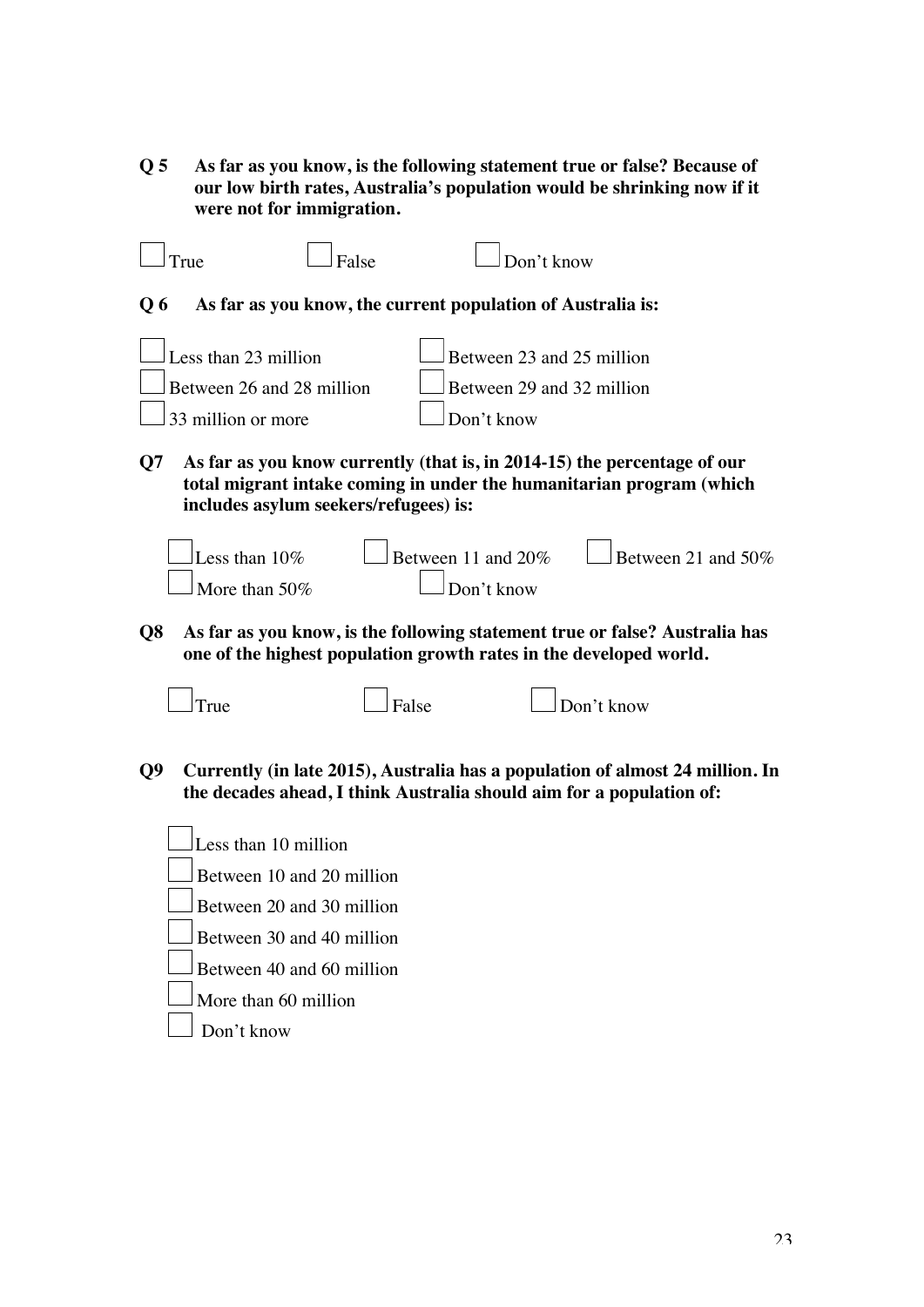And now some questions about yourself.

# **Q10 What is the highest qualification you have gained since leaving school?**

No qualification since leaving school and I am not currently studying for one No qualification since leaving school but I am currently studying for one

*Your qualification—check the box for your highest qualification only*



# **Q11 In which country or region were you, your mother and your father born?**

(Please write the appropriate number in the spaces below)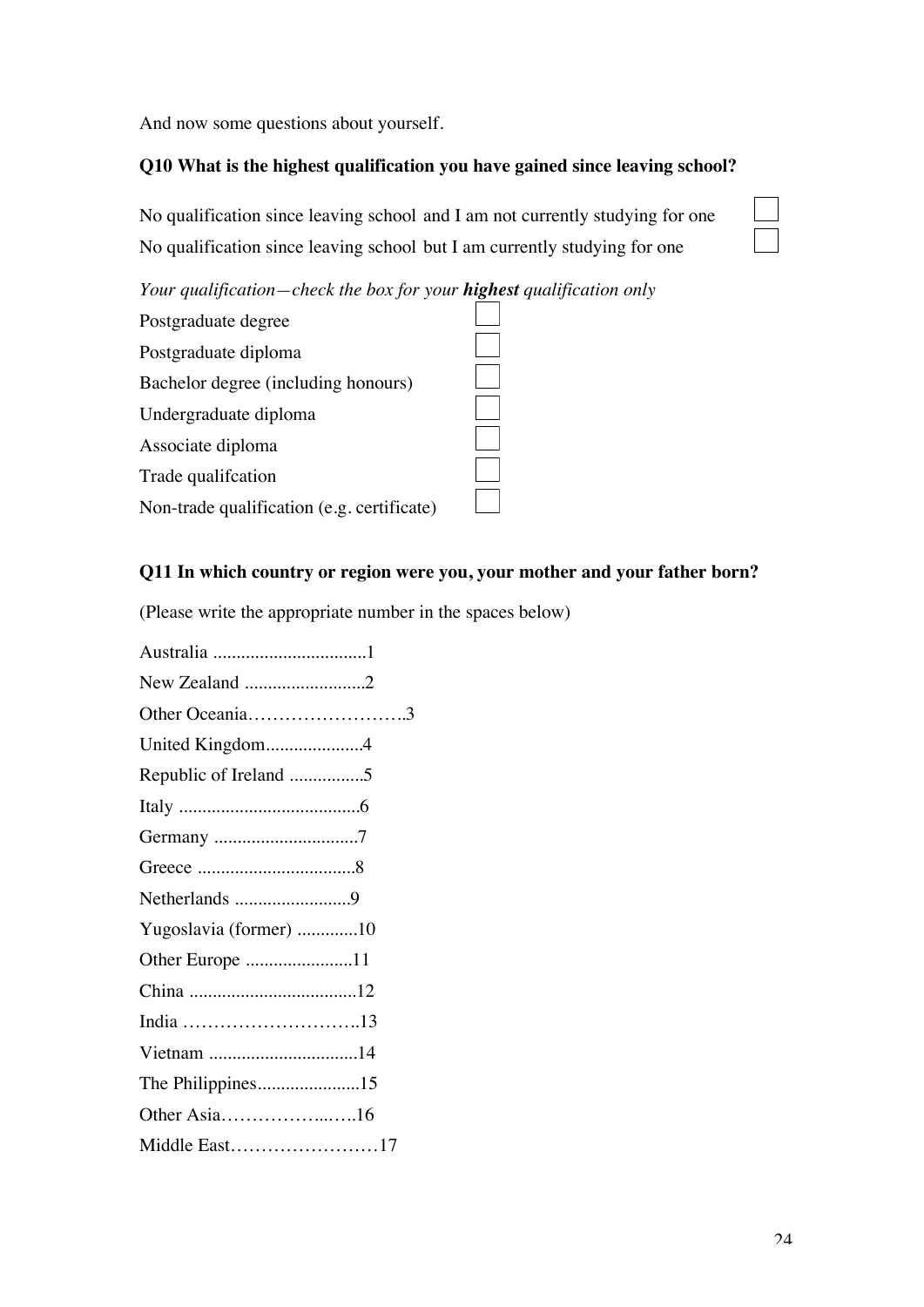| North Africa18    |  |
|-------------------|--|
| Other Africa19    |  |
| North America20   |  |
| Central America21 |  |
| South America22   |  |
|                   |  |
| Don't know24      |  |
|                   |  |

| Yourself           |  |
|--------------------|--|
| Your mother        |  |
| <b>Your father</b> |  |